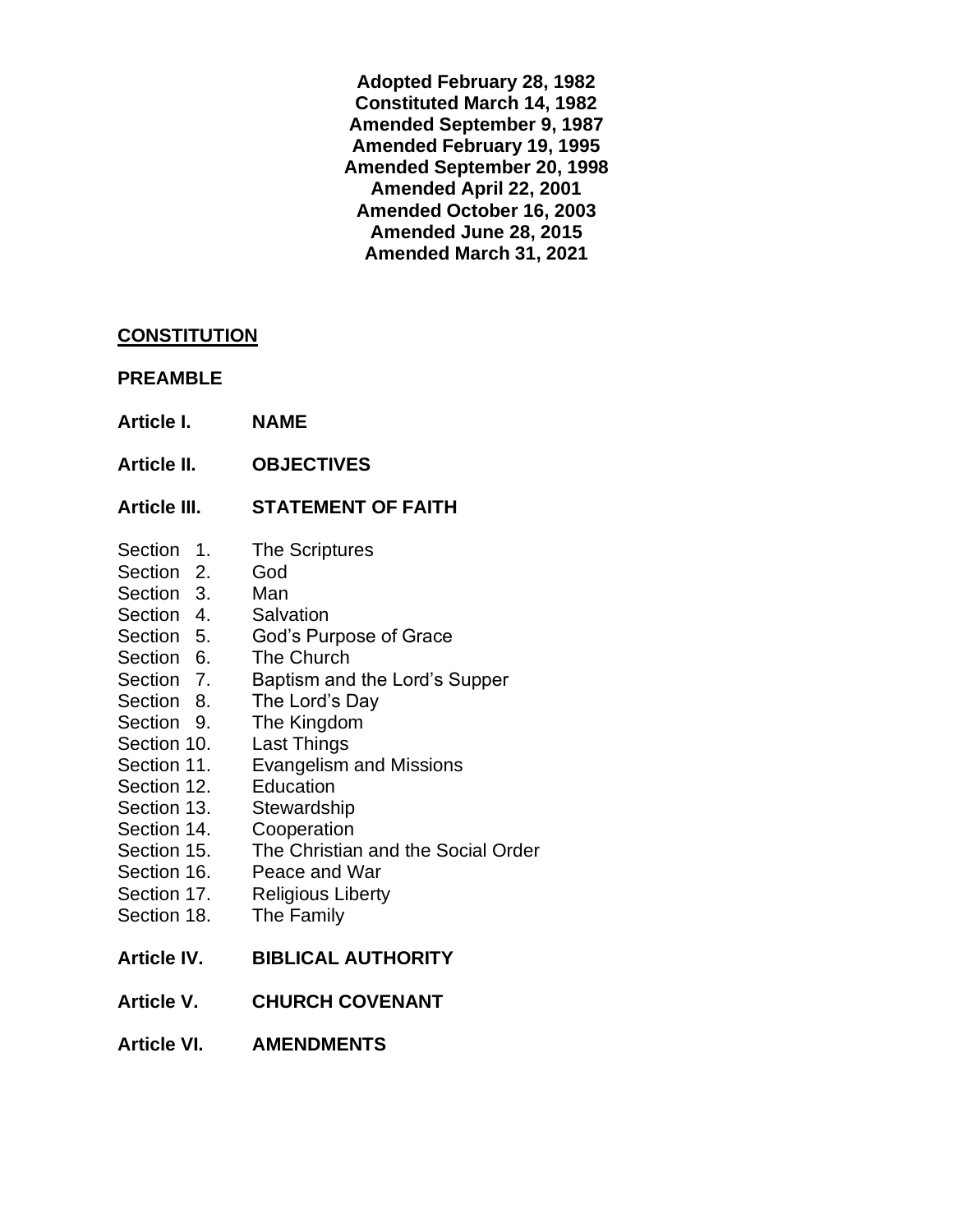## **BYLAWS**

## **Article I. OFFICES**

- Section 1. Principal Office
- Section 2. Other Offices

## **Article II. MEMBERSHIP**

- Section 1. General
- Section 2. Reception of Members
- Section 3. Commitment
- Section 4. Voting Rights of Members
- Section 5. Termination of Members
- Section 6. Obligations and Responsibilities of Members
- Section 7. Church Discipline

## **Article III. MARRIAGE AND SEXUALITY**

## **Article IV. BOARD OF DIRECTORS**

- Section 1. General Powers
- Section 2. Board Members
- Section 3. Vacancies, Resignation and Removal
- Section 4. Transactions with Interested Parties
- Section 5. No Compensation for Directors
- Section 6. Quorum of Board
- Section 7. Action without Meeting
- Section 8. Participation by Conference Telephone/Webcam
- Section 9. Board Committees/Teams
- Section 10. Church Operating Manual

## **Article V. OFFICERS OF CHURCH CORPORATION**

- Section 1. Senior Pastor/President
- Section 2. Vice President
- Section 3. Secretary

## **Article VI. LEADERSHIP TEAM**

- Section 1. Senior Pastor
- Section 2. Other Pastors
- Section 3. Deacons
- Section 4. Clerk
- Section 5. Moderator
- **Article VII. CHURCH STAFF**

## **Article VIII. CHURCH MINISTRIES**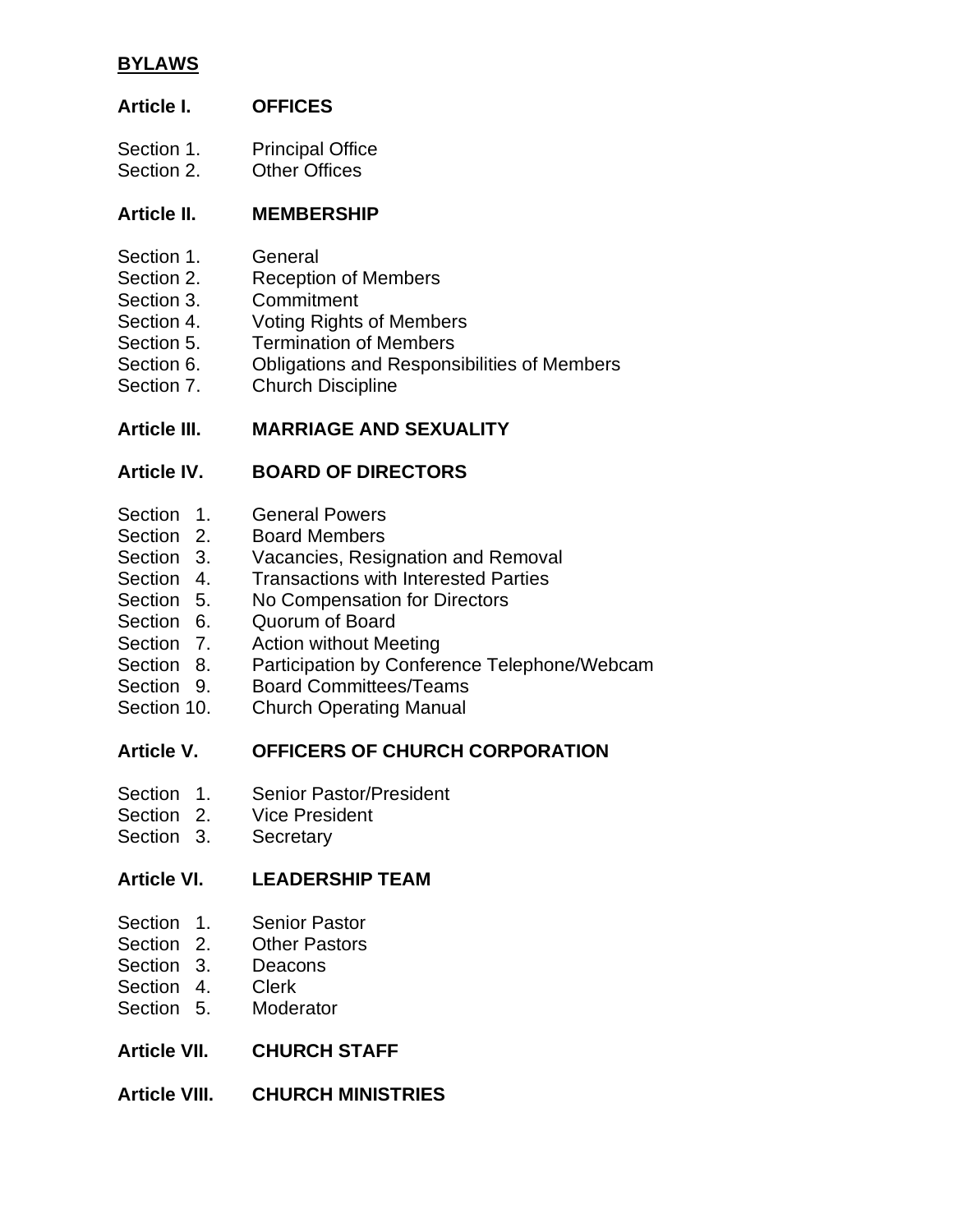## **Article IX. STANDING MINISTRY TEAMS & COORDINATING GROUPS**

- Section 1. Nominating Ministry Team
- Section 2. Personnel Ministry Team
- Section 3. Stewardship Ministry Team
- Section 4. Missions Ministry Team

## **Article X. CHURCH FINANCES**

- Section 1. Church Budget
- Section 2. Accounting Procedures
- Section 3. Fundraising
- **Article XI. ORDINANCES**
- **Article XII. WORSHIP MEETINGS**

## **Article XIII. BUSINESS MEETINGS**

- Section 1. Regular Business Meetings
- Section 2. Special Business Meetings
- Section 3. Quorum

## **Article XIV. INDEMNIFICATION AND ELIMINATION OF LIABILITY**

- Section 1. **Indemnification of Agents**
- Section 2. Indemnification Not Permitted
- Section 3. Effect of Judgment of Conviction
- Section 4. Determination and Authorization
- Section 5. Advance for Expenses
- Section 6. Provisions not Exclusive

## **Article XV. DISSOLUTION AND WINDING DOWN**

- Section 1. Dissolution
- Section 2. Winding Down

## **Article XVI. AMENDMENTS**

"He is the head of the body, the Church, who is the beginning, the firstborn from the dead, that in all things He may have the preeminence." Colossians 1:18 (New King James Version)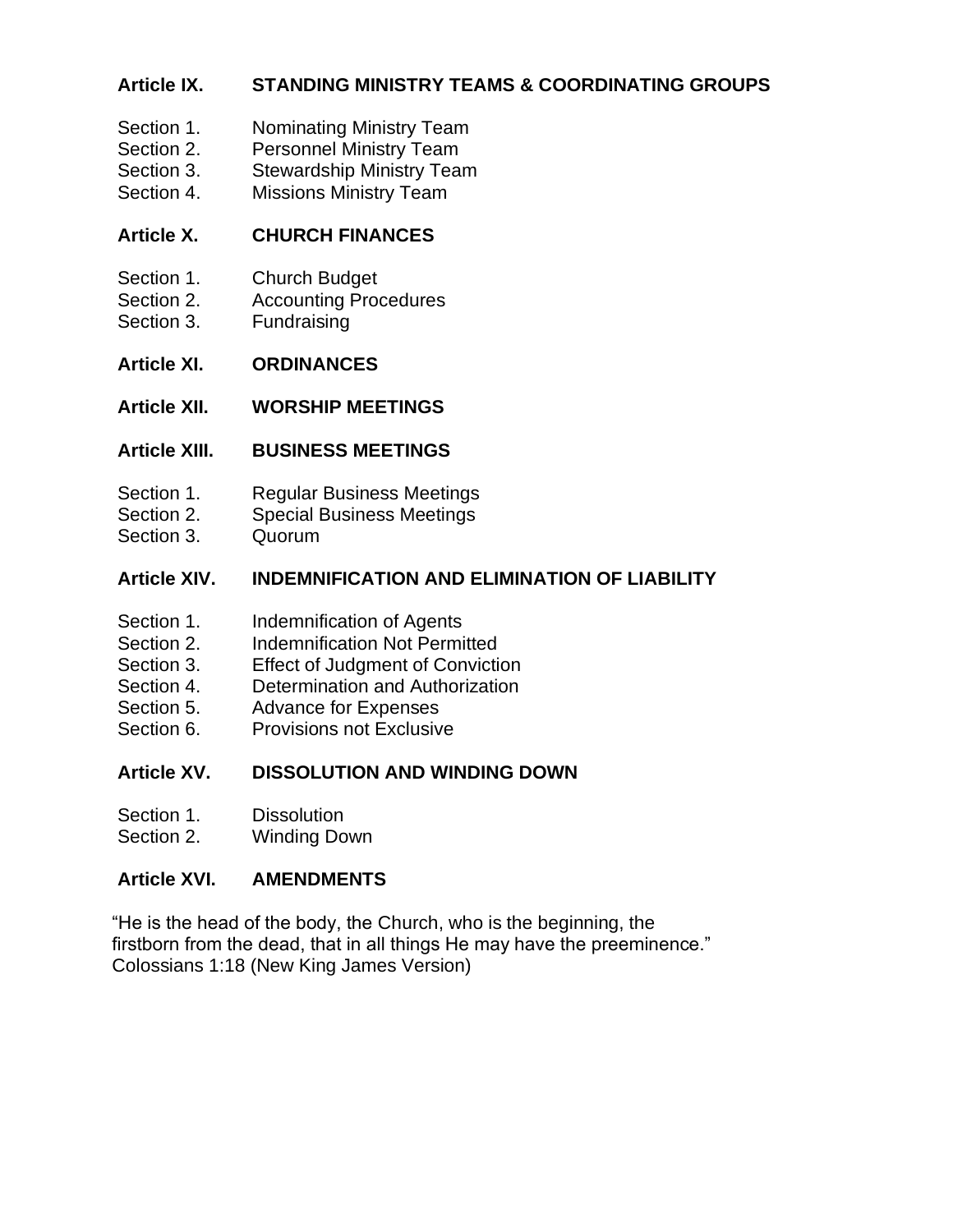## **CONSTITUTION OF SWIFT CREEK BAPTIST CHURCH**

### **PREAMBLE**

We, the believers of Swift Creek Baptist Church, do hereby declare and establish this Constitution to preserve and secure the principles of our faith, and to ensure that this body may be governed in an orderly manner. This Constitution will preserve the liberties of each individual Church member and the freedom of action of this body in its relation to other churches.

United by the grace of God in Christian experience as members of this Church, we recognize and receive the Bible as the inspired Word of God and agree to accept it as our rule of faith and practice. We declare our adherence to the doctrines and teachings of the New Testament. We affirm our faith in God the Father Almighty; in Jesus Christ His only begotten Son; and in the Holy Spirit our Divine Comforter and Teacher - - all one God even as our forefathers believed in Him.

### **Article I. NAME**

This body shall be known as Swift Creek Baptist Church.

### **Article II. OBJECTIVES**

The purpose of our existence is to honor God by growing and edifying the body of Christ by each part doing its work in love. We will do this by:

- 1. Worshiping God.
- 2. Having fellowship with other believers through Bible study, worship and prayer.
- 3. Encouraging and assisting each other in the practice of Christian discipleship.
- 4. Being a witness for Jesus Christ in this community through love and service to all its people.
- 5. Obeying the command of Jesus Christ to spread the gospel throughout the world.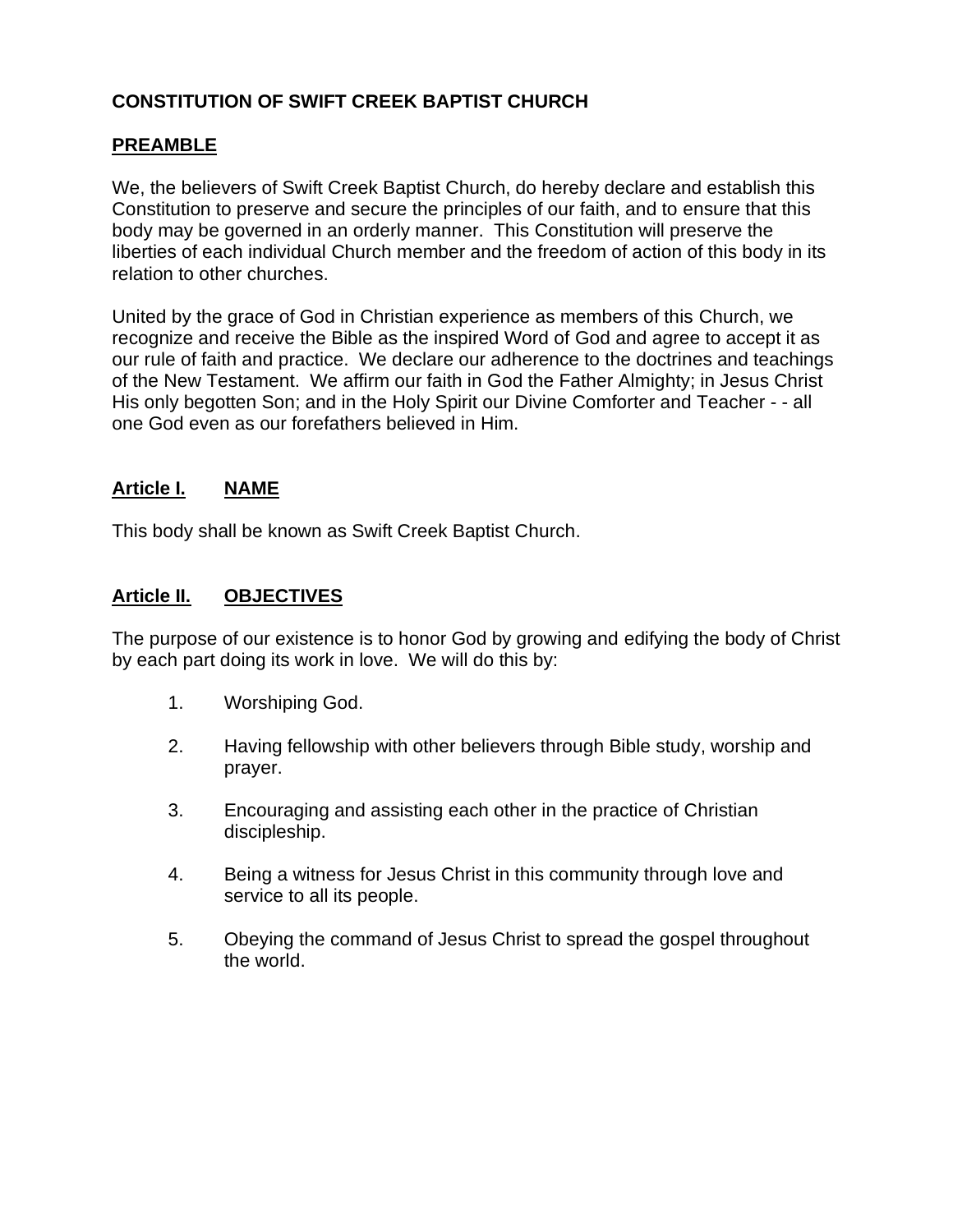## **Article III. STATEMENT OF FAITH**

#### **Section 1. The Scriptures**

The Holy Bible was written by men divinely inspired and is God's revelation of Himself to man. It is a perfect treasure of divine instruction. It has God for its author, salvation for its end, and truth, without any mixture of error, for its matter. Therefore, all Scripture is totally true and trustworthy. It reveals the principles by which God judges us, and therefore is, and will remain to the end of the world, the true center of Christian union, and the supreme standard by which all human conduct, creeds, and religious opinions should be tried. All Scripture is a testimony to Christ, who is Himself the focus of divine revelation.

*Exodus 24:4; Deuteronomy 4:1-2; 17:19; Joshua 8:34; Psalms 19:7-10; 119:11,89,105,140; Isaiah 34:16; 40:8; Jeremiah 15:16; 36:1-32; Matthew 5:17-18; 22:29; Luke 21:33; 24:44-46; John 5:39; 16:13-15; 17:17; Acts 2:16ff.; 17:11; Romans 15:4; 16:25-26; 2 Timothy 3:15-17; Hebrews 1:1-2; 4:12; 1 Peter 1:25; 2 Peter 1:19-21.*

#### **Section 2. God**

There is one, and only one, living and true God. He is an intelligent, spiritual, and personal Being, the Creator, Redeemer, Preserver, and Ruler of the universe. God is infinite in holiness and all other perfections. God is all powerful and all knowing; and His perfect knowledge extends to all things, past, present, and future, including the future decisions of His free creatures. To Him we owe the highest love, reverence, and obedience. The eternal triune God reveals Himself to us as Father, Son, and Holy Spirit, with distinct personal attributes, but without division of nature, essence, or being.

## **A. God the Father**

God as Father reigns with providential care over His universe, His creatures, and the flow of the stream of human history according to the purposes of His grace. He is all powerful, all knowing, all loving, and all wise. God is Father in truth to those who become children of God through faith in Jesus Christ. He is fatherly in His attitude toward all men.

*Genesis 1:1; 2:7; Exodus 3:14; 6:2-3; 15:11ff.; 20:1ff.; Leviticus 22:2; Deuteronomy 6:4; 32:6; 1 Chronicles 29:10; Psalm 19:1-3; Isaiah 43:3,15; 64:8; Jeremiah 10:10; 17:13; Matthew 6:9ff.; 7:11; 23:9; 28:19; Mark 1:9-11; John 4:24; 5:26; 14:6-13; 17:1-8; Acts 1:7; Romans 8:14-15; 1 Corinthians 8:6; Galatians 4:6; Ephesians 4:6; Colossians 1:15; 1 Timothy 1:17; Hebrews 11:6; 12:9; 1 Peter 1:17; 1 John 5:7*

## **B. God the Son**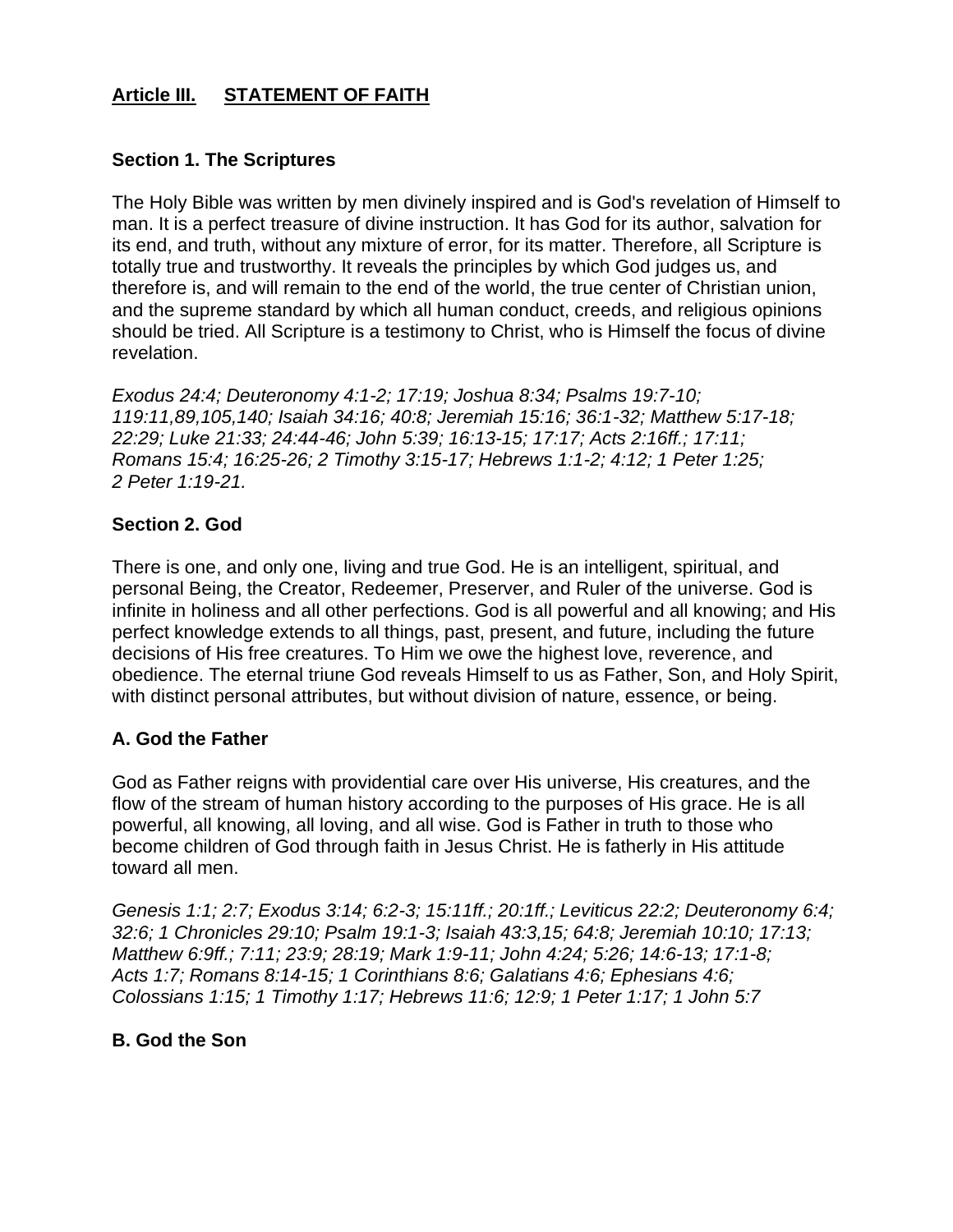Christ is the eternal Son of God. In His incarnation as Jesus Christ He was conceived of the Holy Spirit and born of the virgin Mary. Jesus perfectly revealed and did the will of God, taking upon Himself human nature with its demands and necessities and identifying Himself completely with mankind yet without sin. He honored the divine law by His personal obedience, and in His substitutionary death on the cross He made provision for the redemption of men from sin. He was raised from the dead with a glorified body and appeared to His disciples as the person who was with them before His crucifixion. He ascended into heaven and is now exalted at the right hand of God where He is the One Mediator, fully God, fully man, in whose Person is effected the reconciliation between God and man. He will return in power and glory to judge the world and to consummate His redemptive mission. He now dwells in all believers as the living and ever present Lord.

*Genesis 18:1ff.; Psalms 2:7ff.; 110:1ff.; Isaiah 7:14; 53; Matthew 1:18-23; 3:17; 8:29; 11:27; 14:33; 16:16,27; 17:5; 27; 28:1-6,19; Mark 1:1; 3:11; Luke 1:35; 4:41; 22:70; 24:46; John 1:1-18,29; 10:30,38; 11:25-27; 12:44-50; 14:7-11; 16:15-16,28; 17:1-5, 21-22; 20:1-20,28; Acts 1:9; 2:22-24; 7:55-56; 9:4-5,20; Romans 1:3-4; 3:23-26; 5:6-21; 8:1-3,34; 10:4; 1 Corinthians 1:30; 2:2; 8:6; 15:1-8,24-28; 2 Corinthians 5:19-21;8:9; Galatians 4:4-5; Ephesians 1:20; 3:11; 4:7-10; Philippians 2:5-11; Colossians 1:13-22; 2:9; 1 Thessalonians 4:14-18; 1 Timothy 2:5-6; 3:16; Titus 2:13-14; Hebrews 1:1-3; 4:14-15; 7:14-28; 9:12-15,24-28; 12:2; 13:8; 1 Peter 2:21-25; 3:22; 1 John 1:7-9; 3:2; 4:14-15; 5:9; 2 John 7-9; Revelation 1:13-16; 5:9-14; 12:10-11; 13:8; 19:16.*

## **C. God the Holy Spirit**

The Holy Spirit is the Spirit of God, fully divine. He inspired holy men of old to write the Scriptures. Through illumination He enables men to understand truth. He exalts Christ. He convicts men of sin, of righteousness, and of judgment. He calls men to the Saviour, and effects regeneration. At the moment of regeneration He baptizes every believer into the Body of Christ. He cultivates Christian character, comforts believers, and bestows the spiritual gifts by which they serve God through His Church. He seals the believer unto the day of final redemption. His presence in the Christian is the guarantee that God will bring the believer into the fullness of the stature of Christ. He enlightens and empowers the believer and the Church in worship, evangelism, and service.

*Genesis 1:2; Judges 14:6; Job 26:13; Psalms 51:11; 139:7ff.; Isaiah 61:1-3; Joel 2:28-32; Matthew 1:18; 3:16; 4:1; 12:28-32; 28:19; Mark 1:10,12; Luke 1:35; 4:1,18-19; 11:13; 12:12; 24:49; John 4:24; 14:16-17,26; 15:26; 16:7-14; Acts 1:8; 2:1-4,38; 4:31; 5:3; 6:3; 7:55; 8:17,39; 10:44; 13:2; 15:28; 16:6; 19:1-6; Romans 8:9-11,14-16,26-27; 1 Corinthians 2:10-14; 3:16; 12:3-11,13; Galatians 4:6; Ephesians 1:13-14; 4:30; 5:18; 1 Thessalonians 5:19; 1 Timothy 3:16; 4:1; 2 Timothy 1:14; 3:16; Hebrews 9:8,14; 2 Peter 1:21; 1 John 4:13; 5:6-7; Revelation 1:10; 22:17.*

#### **Section 3. Man**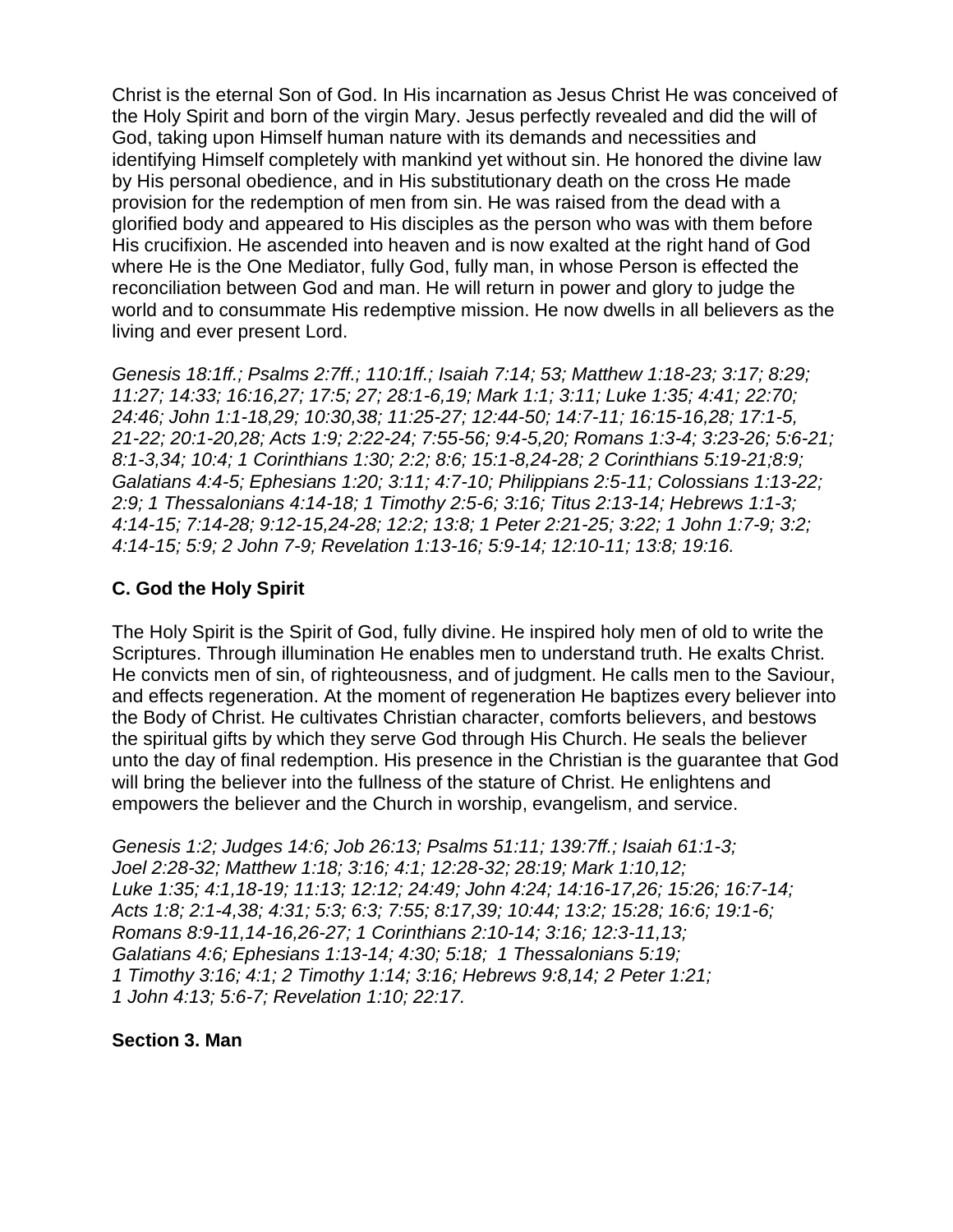Man is the special creation of God, made in His own image. He created them male and female as the crowning work of His creation. The gift of gender is thus part of the goodness of God's creation. In the beginning man was innocent of sin and was endowed by his Creator with freedom of choice. By his free choice man sinned against God and brought sin into the human race. Through the temptation of Satan man transgressed the command of God, and fell from his original innocence whereby his posterity inherit a nature and an environment inclined toward sin. Therefore, as soon as they are capable of moral action, they become transgressors and are under condemnation. Only the grace of God can bring man into His holy fellowship and enable man to fulfill the creative purpose of God. The sacredness of human personality is evident in that God created man in His own image, and in that Christ died for man; therefore, every person of every race possesses full dignity and is worthy of respect and Christian love.

*Genesis 1:26-30; 2:5,7,18-22; 3; 9:6; Psalms 1; 8:3-6; 32:1-5; 51:5; Isaiah 6:5; Jeremiah 17:5; Matthew 16:26; Acts 17:26-31; Romans 1:19-32; 3:10-18,23; 5:6,12,19; 6:6; 7:14-25; 8:14-18,29; 1 Corinthians 1:21-31; 15:19,21-22; Ephesians 2:1-22; Colossians 1:21-22; 3:9-11.*

### **Section 4. Salvation**

Salvation involves the redemption of the whole man, and is offered freely to all who accept Jesus Christ as Lord and Saviour, who by His own blood obtained eternal redemption for the believer. In its broadest sense salvation includes regeneration, justification, sanctification, and glorification. There is no salvation apart from personal faith in Jesus Christ as Lord.

A. Regeneration, or the new birth, is a work of God's grace whereby believers become new creatures in Christ Jesus. It is a change of heart wrought by the Holy Spirit through conviction of sin, to which the sinner responds in repentance toward God and faith in the Lord Jesus Christ. Repentance and faith are inseparable experiences of grace. Repentance is a genuine turning from sin toward God. Faith is the acceptance of Jesus Christ and commitment of the entire personality to Him as Lord and Saviour.

B. Justification is God's gracious and full acquittal upon principles of His righteousness of all sinners who repent and believe in Christ. Justification brings the believer unto a relationship of peace and favor with God.

C. Sanctification is the experience, beginning in regeneration, by which the believer is set apart to God's purposes, and is enabled to progress toward moral and spiritual maturity through the presence and power of the Holy Spirit dwelling in him. Growth in grace should continue throughout the regenerate person's life.

D. Glorification is the culmination of salvation and is the final blessed and abiding state of the redeemed.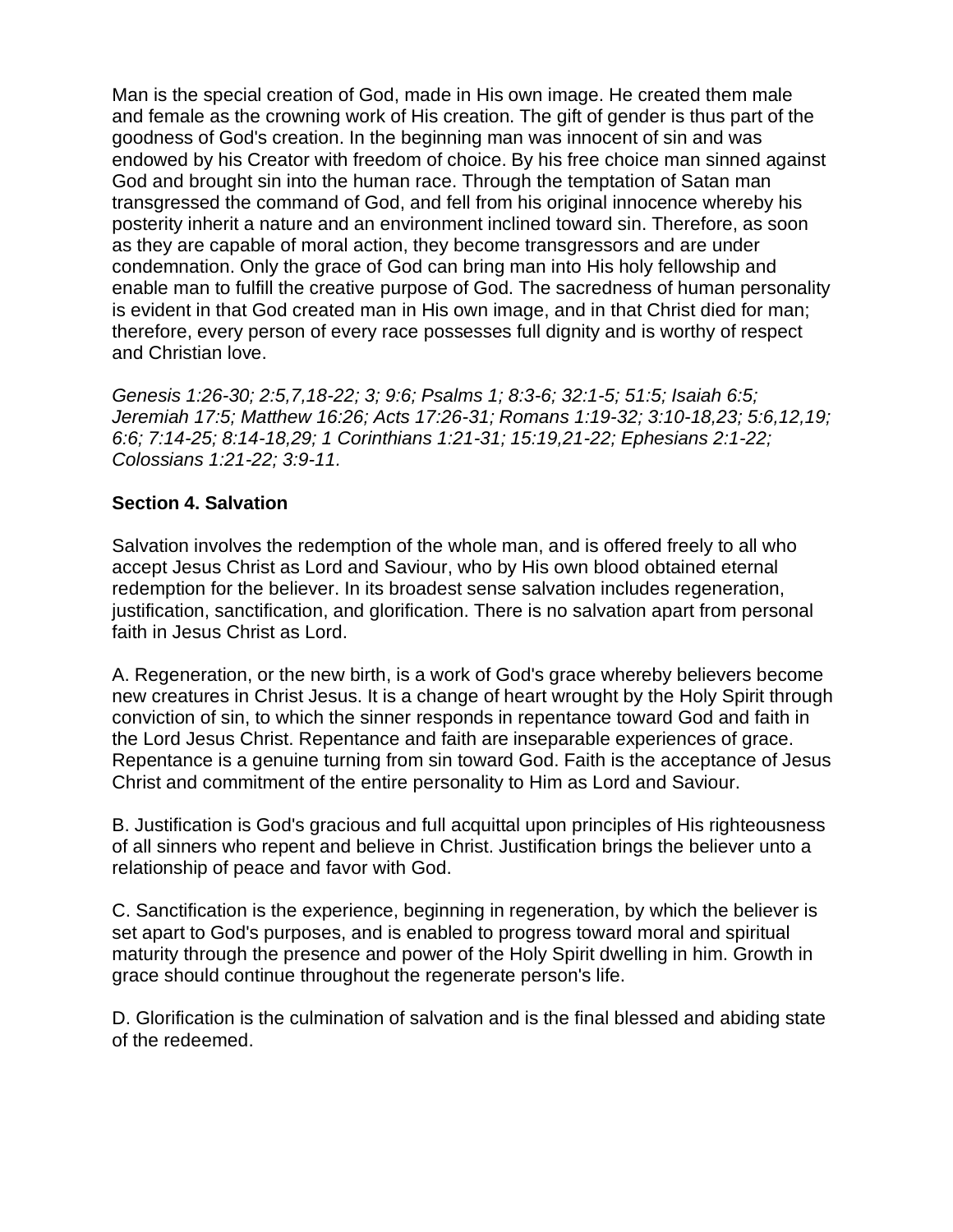*Genesis 3:15; Exodus 3:14-17; 6:2-8; Matthew 1:21; 4:17; 16:21-26; 27:22-28:6; Luke 1:68-69; 2:28-32; John 1:11-14,29; 3:3-21,36; 5:24; 10:9,28-29; 15:1-16; 17:17; Acts 2:21; 4:12; 15:11; 16:30-31; 17:30-31; 20:32; Romans 1:16-18; 2:4; 3:23-25; 4:3ff.; 5:8-10; 6:1-23; 8:1-18,29-39; 10:9-10,13; 13:11-14; 1 Corinthians 1:18,30; 6:19-20; 15:10; 2 Corinthians 5:17-20; Galatians 2:20; 3:13; 5:22-25; 6:15; Ephesians 1:7; 2:8-22; 4:11-16; Philippians 2:12-13; Colossians 1:9-22; 3:1ff.; 1 Thessalonians 5:23-24; 2 Timothy 1:12; Titus 2:11-14; Hebrews 2:1-3; 5:8-9; 9:24-28; 11:1-12:8,14; James 2:14-26; 1 Peter 1:2-23; 1 John 1:6-2:11; Revelation 3:20; 21:1-22:5.*

### **Section 5. God's Purpose of Grace**

Election is the gracious purpose of God, according to which He regenerates, justifies, sanctifies, and glorifies sinners. It is consistent with the free agency of man, and comprehends all the means in connection with the end. It is the glorious display of God's sovereign goodness, and is infinitely wise, holy, and unchangeable. It excludes boasting and promotes humility.

All true believers endure to the end. Those whom God has accepted in Christ, and sanctified by His Spirit, will never fall away from the state of grace, but shall persevere to the end. Believers may fall into sin through neglect and temptation, whereby they grieve the Spirit, impair their graces and comforts, and bring reproach on the cause of Christ and temporal judgments on themselves; yet they shall be kept by the power of God through faith unto salvation.

*Genesis 12:1-3; Exodus 19:5-8; 1 Samuel 8:4-7,19-22; Isaiah 5:1-7; Jeremiah 31:31ff.; Matthew 16:18-19; 21:28-45; 24:22,31; 25:34; Luke 1:68-79; 2:29-32; 19:41-44; 24:44-48; John 1:12-14; 3:16; 5:24; 6:44-45,65; 10:27-29; 15:16; 17:6,12,17-18; Acts 20:32; Romans 5:9-10; 8:28-39; 10:12-15; 11:5-7,26-36; 1 Corinthians 1:1-2; 15:24-28; Ephesians 1:4-23; 2:1-10; 3:1-11; Colossians 1:12-14; 2 Thessalonians 2:13-14; 2 Timothy 1:12; 2:10,19; Hebrews 11:39–12:2; James 1:12; 1 Peter 1:2-5,13; 2:4-10; 1 John 1:7-9; 2:19; 3:2.*

#### **Section 6. The Church**

A New Testament Church of the Lord Jesus Christ is an autonomous local congregation of baptized believers, associated by covenant in the faith and fellowship of the gospel; observing the two ordinances of Christ, governed by His laws, exercising the gifts, rights, and privileges invested in them by His Word, and seeking to extend the gospel to the ends of the earth. Each congregation operates under the Lordship of Christ through democratic processes. In such a congregation each member is responsible and accountable to Christ as Lord. Its scriptural officers are pastors and deacons. While both men and women are gifted for service in the Church, the office of pastor is limited to men as qualified by Scripture.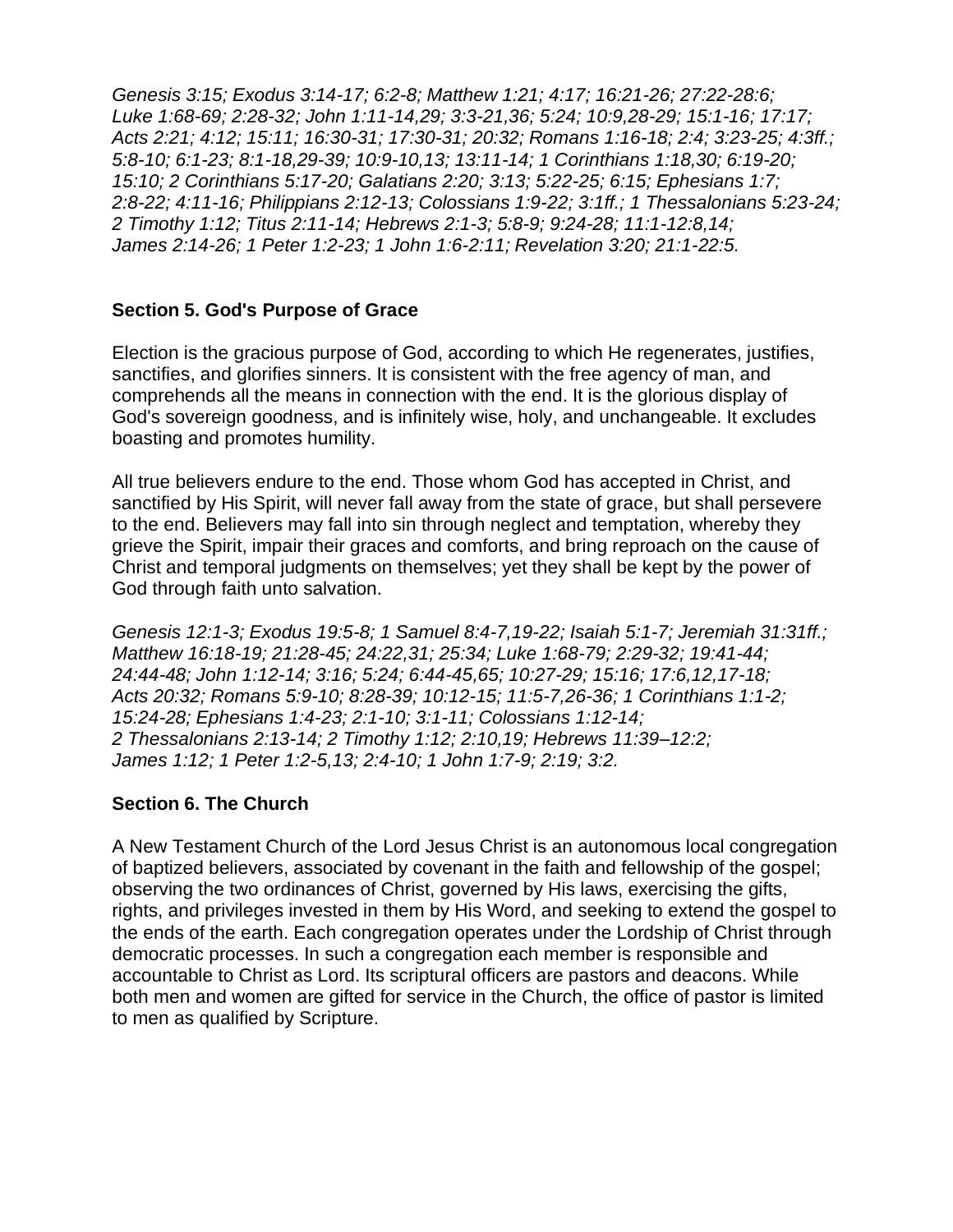The New Testament speaks also of the Church as the Body of Christ which includes all of the redeemed of all the ages, believers from every tribe, and tongue, and people, and nation.

*Matthew 16:15-19; 18:15-20; Acts 2:41-42,47; 5:11-14; 6:3-6; 13:1-3; 14:23,27; 15:1-30; 16:5; 20:28; Romans 1:7; 1 Corinthians 1:2; 3:16; 5:4-5; 7:17; 9:13-14; 12; Ephesians 1:22-23; 2:19-22; 3:8-11,21; 5:22-32; Philippians 1:1; Colossians 1:18; 1 Timothy 2:9-14; 3:1-15; 4:14; Hebrews 11:39-40; 1 Peter 5:1-4; Revelation 2-3; 21:2-3.*

## **Section 7. Baptism and the Lord's Supper**

Christian baptism is the immersion of a believer in water in the name of the Father, the Son, and the Holy Spirit. It is an act of obedience symbolizing the believer's faith in a crucified, buried, and risen Saviour, the believer's death to sin, the burial of the old life, and the resurrection to walk in newness of life in Christ Jesus. It is a testimony to his faith in the final resurrection of the dead. Being a Church ordinance, it is prerequisite to the privileges of Church membership.

The Lord's Supper is a symbolic act of obedience whereby members of the Church, through partaking of the bread and the fruit of the vine, memorialize the death of the Redeemer and anticipate His second coming.

*Matthew 3:13-17; 26:26-30; 28:19-20; Mark 1:9-11; 14:22-26; Luke 3:21-22; 22:19-20; John 3:23; Acts 2:41-42; 8:35-39; 16:30-33; 20:7; Romans 6:3-5; 1 Corinthians 10:16,21; 11:23-29; Colossians 2:12.*

## **Section 8. The Lord's Day**

The first day of the week is the Lord's Day. It is a Christian institution for regular observance. It commemorates the resurrection of Christ from the dead and should include exercises of worship and spiritual devotion, both public and private. Activities on the Lord's Day should be commensurate with the Christian's conscience under the Lordship of Jesus Christ.

*Exodus 20:8-11; Matthew 12:1-12; 28:1ff.; Mark 2:27-28; 16:1-7; Luke 24:1-3,33-36; John 4:21-24; 20:1,19-28; Acts 20:7; Romans 14:5-10; I Corinthians 16:1-2; Colossians 2:16; 3:16; Revelation 1:10.*

#### **Section 9. The Kingdom**

The Kingdom of God includes both His general sovereignty over the universe and His particular kingship over men who willfully acknowledge Him as King. Particularly the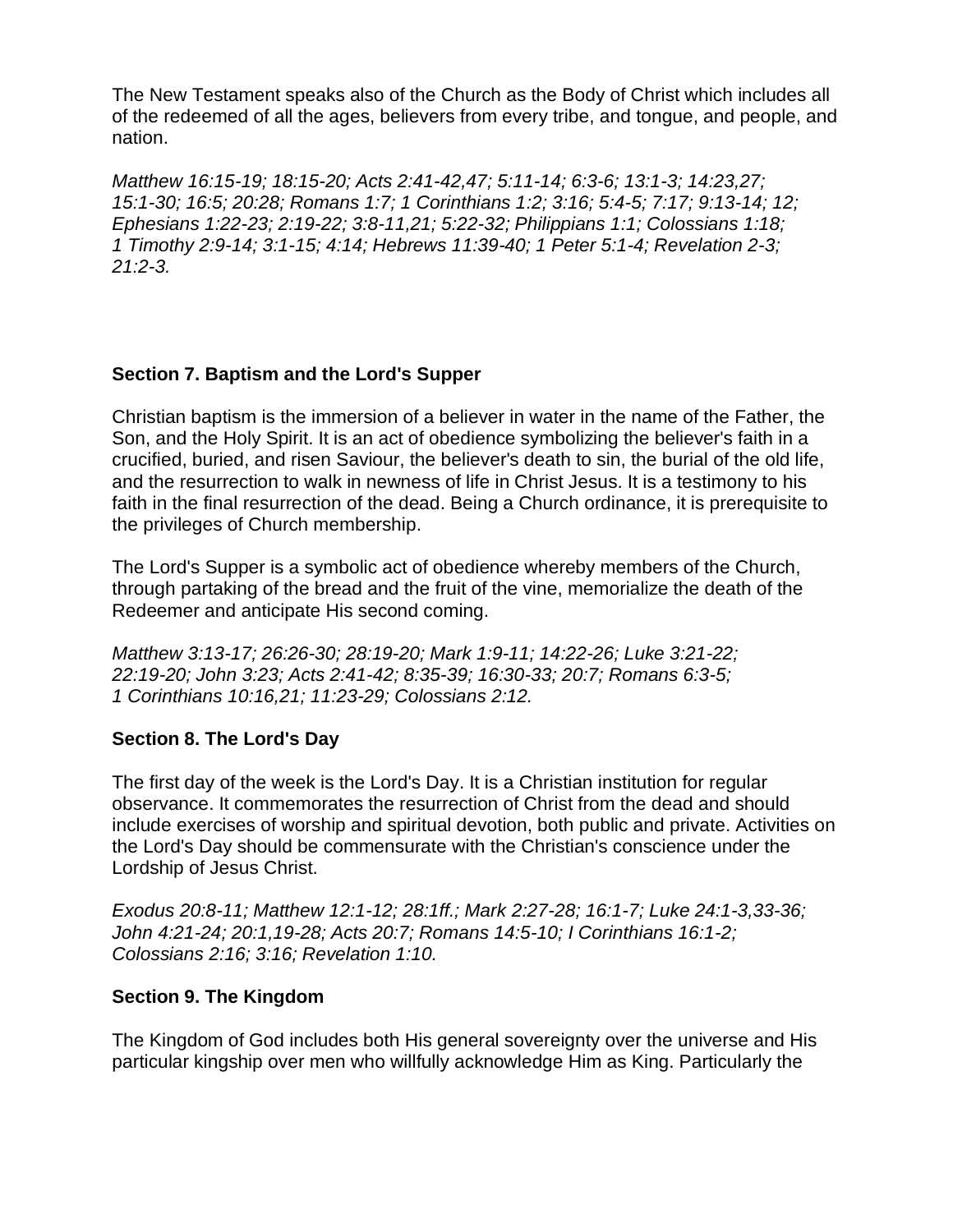Kingdom is the realm of salvation into which men enter by trustful, childlike commitment to Jesus Christ. Christians ought to pray and to labor that the Kingdom may come and God's will be done on earth. The full consummation of the Kingdom awaits the return of Jesus Christ and the end of this age.

*Genesis 1:1; Isaiah 9:6-7; Jeremiah 23:5-6; Matthew 3:2; 4:8-10,23; 12:25-28; 13:1-52; 25:31-46; 26:29; Mark 1:14-15; 9:1; Luke 4:43; 8:1; 9:2; 12:31-32; 17:20-21; 23:42; John 3:3; 18:36; Acts 1:6-7; 17:22-31; Romans 5:17; 8:19; 1 Corinthians 15:24-28; Colossians 1:13; Hebrews 11:10,16; 12:28; 1 Peter 2:4-10; 4:13; Revelation 1:6,9; 5:10; 11:15; 21-22.*

#### **Section 10. Last Things**

God, in His own time and in His own way, will bring the world to its appropriate end. He will rapture the church out of this world to be caught up by Christ to meet Him in the air. According to His promise, Jesus Christ will return personally and visibly in glory to the earth; the dead will be raised; and Christ will judge all men in righteousness. The unrighteous will be consigned to Hell, the place of everlasting punishment. The righteous in their resurrected and glorified bodies will receive their reward and will dwell forever in Heaven with the Lord.

*Isaiah 2:4; 11:9; Matthew 16:27; 18:8-9; 19:28; 24:27,30,36,44; 25:31-46; 26:64; Mark 8:38; 9:43-48; Luke 12:40,48; 16:19-26; 17:22-37; 21:27-28; John 14:1-3; Acts 1:11; 17:31; Romans 14:10; 1 Corinthians 4:5; 15:24-28,35-58; 2 Corinthians 5:10; Philippians 3:20-21; Colossians 1:5; 3:4; 1 Thessalonians 4:14-18; 5:1ff.; 2 Thessalonians 1:7ff.; 2; 1 Timothy 6:14; 2 Timothy 4:1,8; Titus 2:13; Hebrews 9:27-28; James 5:8; 2 Peter 3:7ff.; 1 John 2:28; 3:2; Jude 14; Revelation 1:18; 3:11; 20:1-22:13.*

#### **Section 11. Evangelism and Missions**

It is the duty and privilege of every follower of Christ and of every Church of the Lord Jesus Christ to endeavor to make disciples of all nations. The new birth of man's spirit by God's Holy Spirit means the birth of love for others. Missionary effort on the part of all rests thus upon a spiritual necessity of the regenerate life, and is expressly and repeatedly commanded in the teachings of Christ. The Lord Jesus Christ has commanded the preaching of the gospel to all nations. It is the duty of every child of God to seek constantly to win the lost to Christ by verbal witness undergirded by a Christian lifestyle, and by other methods in harmony with the gospel of Christ.

*Genesis 12:1-3; Exodus 19:5-6; Isaiah 6:1-8; Matthew 9:37-38; 10:5-15; 13:18-30, 37-43; 16:19; 22:9-10; 24:14; 28:18-20; Luke 10:1-18; 24:46-53; John 14:11-12; 15:7-8,16; 17:15; 20:21; Acts 1:8; 2; 8:26-40; 10:42-48; 13:2-3; Romans 10:13-15; Ephesians 3:1-11; 1 Thessalonians 1:8; 2 Timothy 4:5; Hebrews 2:1-3; 11:39-12:2; 1 Peter 2:4-10; Revelation 22:17.*

#### **Section 12. Education**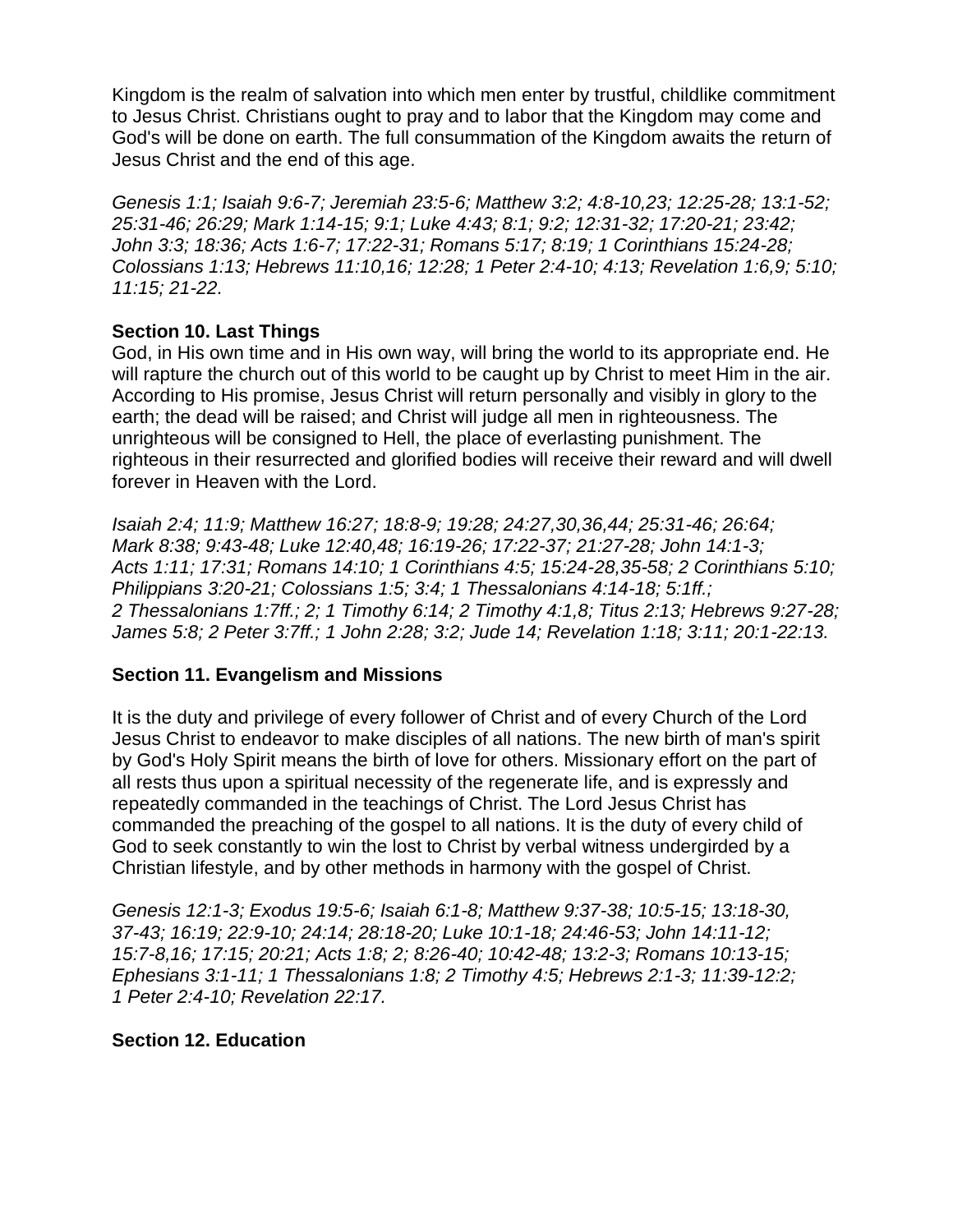Christianity is the faith of enlightenment and intelligence. In Jesus Christ abide all the treasures of wisdom and knowledge. All sound learning is, therefore, a part of our Christian heritage. The new birth opens all human faculties and creates a thirst for knowledge. Moreover, the cause of education in the Kingdom of Christ is co-ordinate with the causes of missions and general benevolence, and should receive along with these the liberal support of the Churches. An adequate system of Christian education is necessary to a complete spiritual program for Christ's people.

In Christian education there should be a proper balance between academic freedom and academic responsibility. Freedom in any orderly relationship of human life is always limited and never absolute. The freedom of a teacher in a Christian school, college, or seminary is limited by the pre-eminence of Jesus Christ, by the authoritative nature of the Scriptures, and by the distinct purpose for which the school exists.

*Deuteronomy 4:1,5,9,14; 6:1-10; 31:12-13; Nehemiah 8:1-8; Job 28:28; Psalms 19:7ff.; 119:11; Proverbs 3:13ff.; 4:1-10; 8:1-7,11; 15:14; Ecclesiastes 7:19; Matthew 5:2; 7:24ff.; 28:19-20; Luke 2:40; 1 Corinthians 1:18-31; Ephesians 4:11-16; Philippians 4:8; Colossians 2:3,8-9; 1 Timothy 1:3-7; 2 Timothy 2:15; 3:14-17; Hebrews 5:12-6:3; James 1:5; 3:17.*

### **Section 13. Stewardship**

God is the source of all blessings, temporal and spiritual; all that we have and are we owe to Him. Christians have a spiritual debtorship to the whole world, a holy trusteeship in the gospel, and a binding stewardship in their possessions. They are therefore under obligation to serve Him with their time, talents, and material possessions; and should recognize all these as entrusted to them to use for the glory of God and for helping others. According to the Scriptures, Christians should contribute of their means cheerfully, regularly, systematically, proportionately, and liberally for the advancement of the Redeemer's cause on earth.

*Genesis 14:20; Leviticus 27:30-32; Deuteronomy 8:18; Malachi 3:8-12; Matthew 6:1-4,19-21; 19:21; 23:23; 25:14-29; Luke 12:16-21,42; 16:1-13; Acts 2:44-47; 5:1-11; 17:24-25; 20:35; Romans 6:6-22; 12:1-2; 1 Corinthians 4:1-2; 6:19-20; 12; 16:1-4; 2 Corinthians 8-9; 12:15; Philippians 4:10-19; 1 Peter 1:18-19.*

## **Section 14. Cooperation**

Christ's people should, as occasion requires, organize such associations and conventions as may best secure cooperation for the great objects of the Kingdom of God. Such organizations have no authority over one another or over the Churches. They are voluntary and advisory bodies designed to elicit, combine, and direct the energies of our people in the most effective manner. Members of New Testament Churches should cooperate with one another in carrying forward the missionary, educational, and benevolent ministries for the extension of Christ's Kingdom. Christian unity in the New Testament sense is spiritual harmony and voluntary cooperation for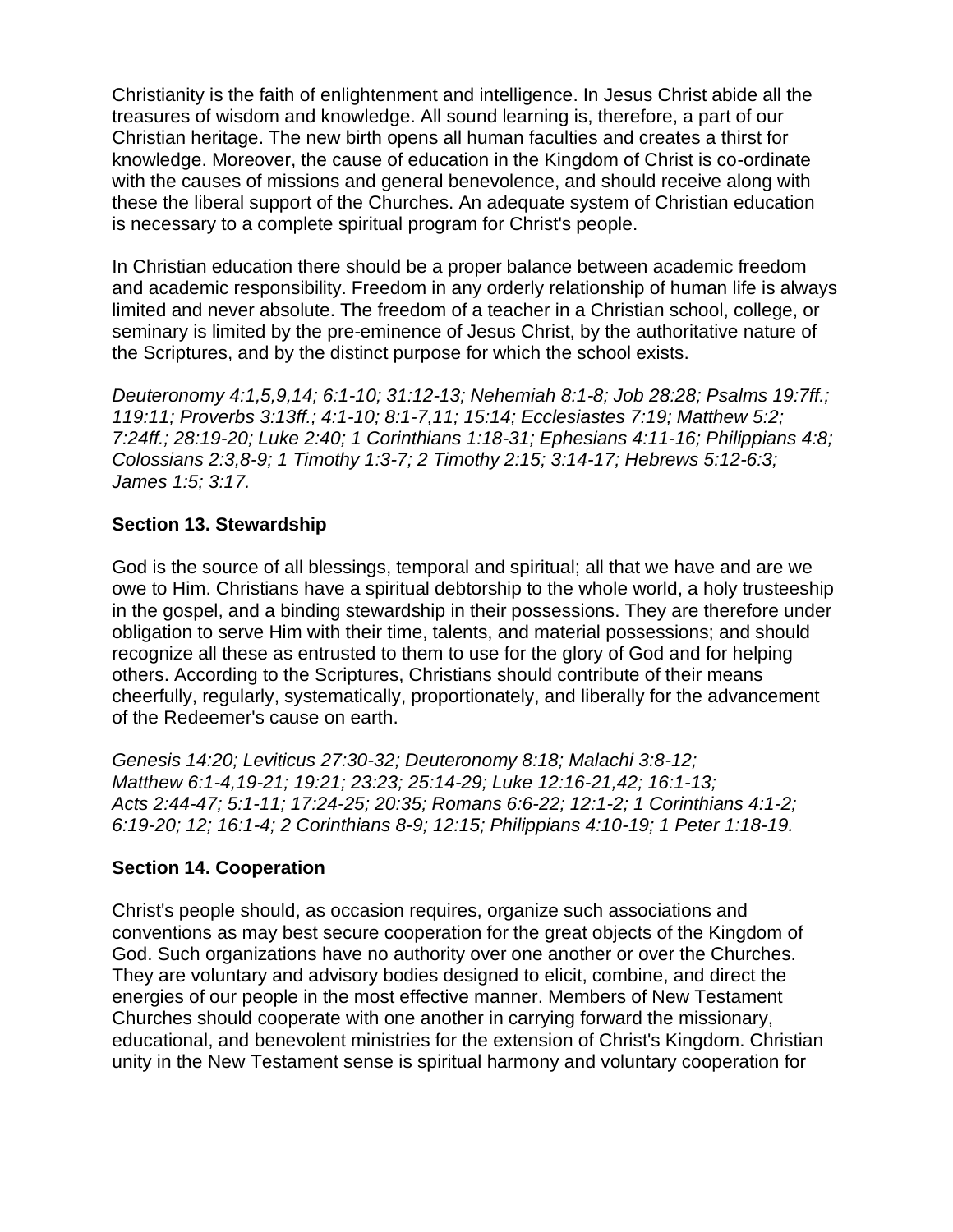common ends by various groups of Christ's people. Cooperation is desirable between the various Christian denominations, when the end to be attained is itself justified, and when such cooperation involves no violation of conscience or compromise of loyalty to Christ and His Word as revealed in the New Testament.

*Exodus 17:12; 18:17ff.; Judges 7:21; Ezra 1:3-4; 2:68-69; 5:14-15; Nehemiah 4; 8:1-5; Matthew 10:5-15; 20:1-16; 22:1-10; 28:19-20; Mark 2:3; Luke 10:1ff.; Acts 1:13-14; 2:1ff.; 4:31-37; 13:2-3; 15:1-35; 1 Corinthians 1:10-17; 3:5-15; 12; 2 Corinthians 8-9; Galatians 1:6-10; Ephesians 4:1-16; Philippians 1:15-18.*

### **Section 15. The Christian and the Social Order**

All Christians are under obligation to seek to make the will of Christ supreme in our own lives and in human society. Means and methods used for the improvement of society and the establishment of righteousness among men can be truly and permanently helpful only when they are rooted in the regeneration of the individual by the saving grace of God in Jesus Christ. In the spirit of Christ, Christians should oppose racism, every form of greed, selfishness, and vice, and all forms of sexual immorality, including adultery, homosexuality, and pornography. We should work to provide for the orphaned, the needy, the abused, the aged, the helpless, and the sick. We should speak on behalf of the unborn and contend for the sanctity of all human life from conception to natural death. Every Christian should seek to bring industry, government, and society as a whole under the sway of the principles of righteousness, truth, and brotherly love. In order to promote these ends Christians should be ready to work with all men of good will in any good cause, always being careful to act in the spirit of love without compromising their loyalty to Christ and His truth.

*Exodus 20:3-17; Leviticus 6:2-5; Deuteronomy 10:12; 27:17; Psalm 101:5; Micah 6:8; Zechariah 8:16; Matthew 5:13-16,43-48; 22:36-40; 25:35; Mark 1:29-34; 2:3ff.; 10:21; Luke 4:18-21; 10:27-37; 20:25; John 15:12; 17:15; Romans 12–14; 1Corinthians 5:9-10; 6:1-7; 7:20-24; 10:23-11:1; Galatians 3:26-28; Ephesians 6:5-9; Colossians 3:12-17; 1 Thessalonians 3:12; Philemon; James 1:27; 2:8.*

#### **Section 16. Peace and War**

It is the duty of Christians to seek peace with all men on principles of righteousness. In accordance with the spirit and teachings of Christ they should do all in their power to put an end to war.

The true remedy for the war spirit is the gospel of our Lord. The supreme need of the world is the acceptance of His teachings in all the affairs of men and nations, and the practical application of His law of love. Christian people throughout the world should pray for the reign of the Prince of Peace.

*Isaiah 2:4; Matthew 5:9,38-48; 6:33; 26:52; Luke 22:36,38; Romans 12:18-19; 13:1-7; 14:19; Hebrews 12:14; James 4:1-2.*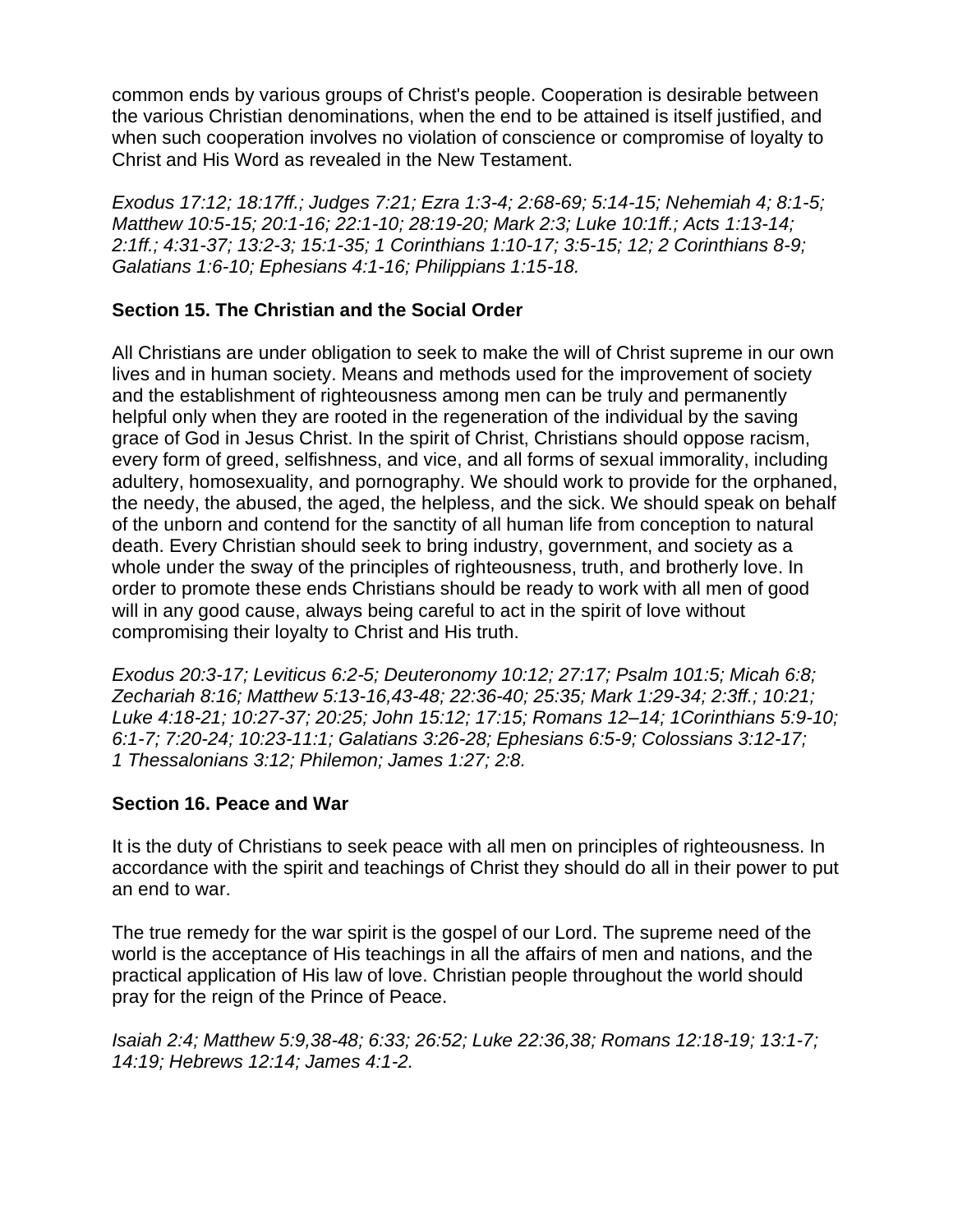### **Section 17. Religious Liberty**

God alone is Lord of the conscience, and He has left it free from the doctrines and commandments of men which are contrary to His Word or not contained in it. Church and state should be separate. The state owes to every Church protection and full freedom in the pursuit of its spiritual ends. In providing for such freedom no ecclesiastical group or denomination should be favored by the state more than others. Civil government being ordained of God, it is the duty of Christians to render loyal obedience thereto in all things not contrary to the revealed will of God. The Church should not resort to the civil power to carry on its work. The gospel of Christ contemplates spiritual means alone for the pursuit of its ends. The state has no right to impose penalties for religious opinions of any kind. The state has no right to impose taxes for the support of any form of religion. A free Church in a free state is the Christian ideal, and this implies the right of free and unhindered access to God on the part of all men, and the right to form and propagate opinions in the sphere of religion without interference by the civil power.

*Genesis 1:27; 2:7; Matthew 6:6-7,24; 16:26; 22:21; John 8:36; Acts 4:19-20; Romans 6:1-2; 13:1-7; Galatians 5:1,13; Philippians 3:20; 1 Timothy 2:1-2; James 4:12; 1 Peter 2:12-17; 3:11-17; 4:12-19.*

#### **Section 18. The Family**

God has ordained the family as the foundational institution of human society. It is composed of persons related to one another by marriage, blood, or adoption. Marriage is the uniting of one man and one woman in covenant commitment for a lifetime. It is God's unique gift to reveal the union between Christ and His Church and to provide for the man and the woman in marriage the framework for intimate companionship, the channel of sexual expression according to biblical standards, and the means for procreation of the human race.

The husband and wife are of equal worth before God, since both are created in God's image. The marriage relationship models the way God relates to His people. A husband is to love his wife as Christ loved the Church. He has the God-given responsibility to provide for, to protect, and to lead his family. A wife is to submit herself graciously to the servant leadership of her husband even as the Church willingly submits to the headship of Christ. She, being in the image of God as is her husband and thus equal to him, has the God-given responsibility to respect her husband and to serve as his helper in managing the household and nurturing the next generation.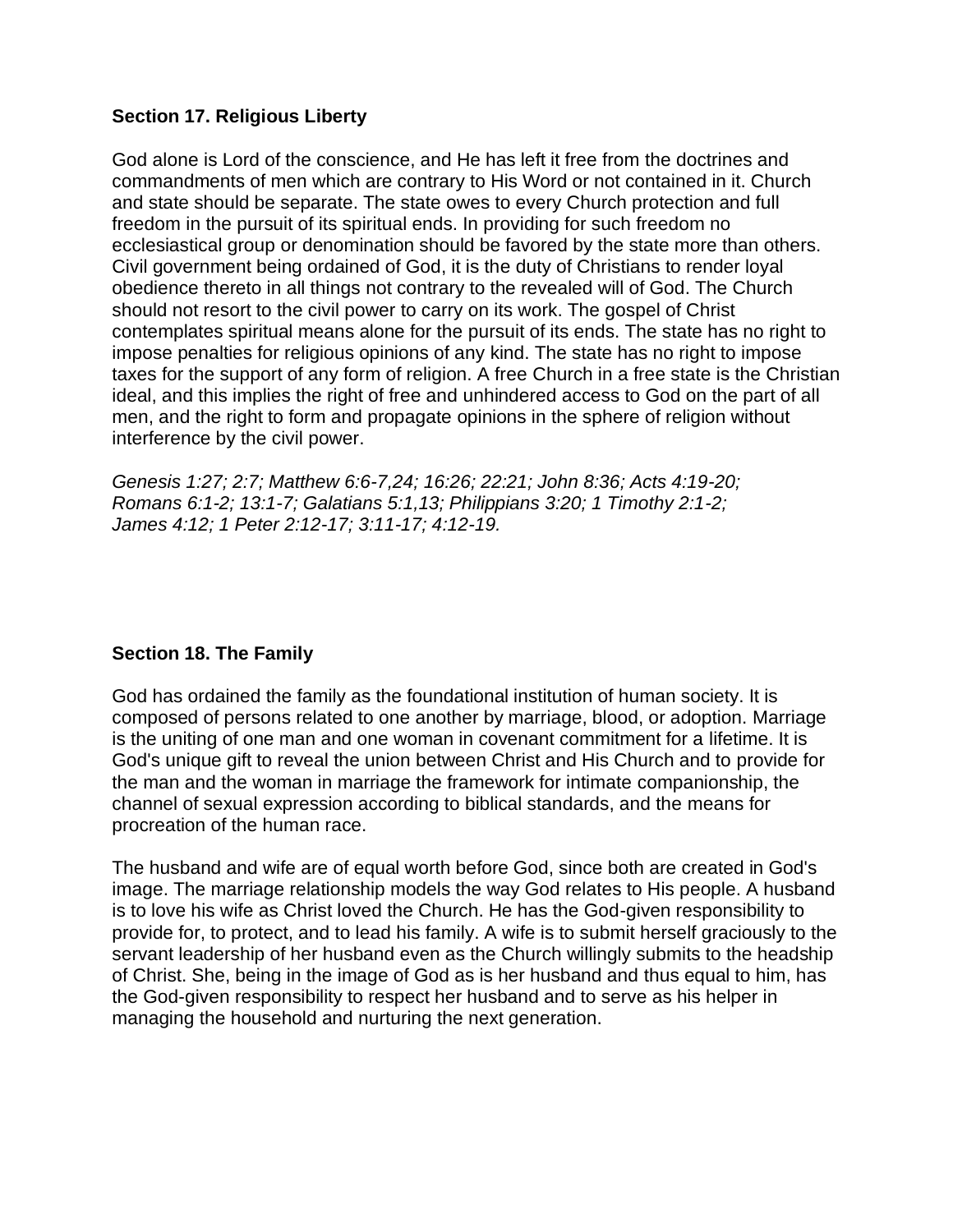Children, from the moment of conception, are a blessing and heritage from the Lord. Parents are to demonstrate to their children God's pattern for marriage. Parents are to teach their children spiritual and moral values and to lead them, through consistent lifestyle example and loving discipline, to make choices based on biblical truth. Children are to honor and obey their parents.

*Genesis 1:26-28; 2:15-25; 3:1-20; Exodus 20:12; Deuteronomy 6:4-9; Joshua 24:15; 1 Samuel 1:26-28; Psalms 51:5; 78:1-8; 127; 128; 139:13-16; Proverbs 1:8; 5:15-20; 6:20-22; 12:4; 13:24; 14:1; 17:6; 18:22; 22:6,15; 23:13-14; 24:3; 29:15,17; 31:10-31; Ecclesiastes 4:9-12; 9:9; Malachi 2:14-16; Matthew 5:31-32; 18:2-5; 19:3-9; Mark 10:6-12; Romans 1:18-32; 1 Corinthians 7:1-16; Ephesians 5:21-33; 6:1-4; Colossians 3:18-21; 1 Timothy 5:8,14; 2 Timothy 1:3-5; Titus 2:3-5; Hebrews 13:4; 1 Peter 3:1-7.*

# **Article IV. BIBLICAL AUTHORITY**

The statement of faith does not exhaust the extent of our faith. The Bible itself, as the inspired and infallible Word of God that speaks with final authority concerning truth, morality, and the proper conduct of mankind, is the sole and final source of all that we believe. For purposes of church doctrine, practice, policy, and discipline, our Pastoral Staff under the leadership of the Senior Pastor is the church's final interpretive authority on the Bible's meaning and application.

# **Article V. CHURCH COVENANT**

Having been led by the Spirit of God to receive the Lord Jesus Christ as our Savior, and on the profession of our faith, having been baptized in the name of the Father, and of the Son, and of the Holy Spirit, we earnestly and joyfully enter into covenant with one another, the body of Christ. Therefore, as members of God's covenant family known as Swift Creek Baptist Church, we commit ourselves to God and to one another to be Christ-like in our lives and relationships through the presence, guidance and power of the Holy Spirit.

We will love one another as Christ loved us<sup>1</sup>, be kind and compassionate to one another<sup>2</sup>, encourage and build up one another<sup>3</sup>, comfort one another<sup>4</sup>, and offer hospitality to one another<sup>5</sup>. We will have equal concern for each other<sup>6</sup>, suffer when others suffer and rejoice when another is honored<sup>7</sup>, and consider others more important than ourselves<sup>8</sup>.

We will seek to have a spirit of unity based on our common bond in Christ<sup>9</sup>. We will not gossip or talk negatively about one another<sup>10</sup>. Instead, we covenant as one unified body to join each other in spiritual fellowship, encourage and edify our brothers and sisters in Christ, and never forsake the assembling of ourselves together $11$ .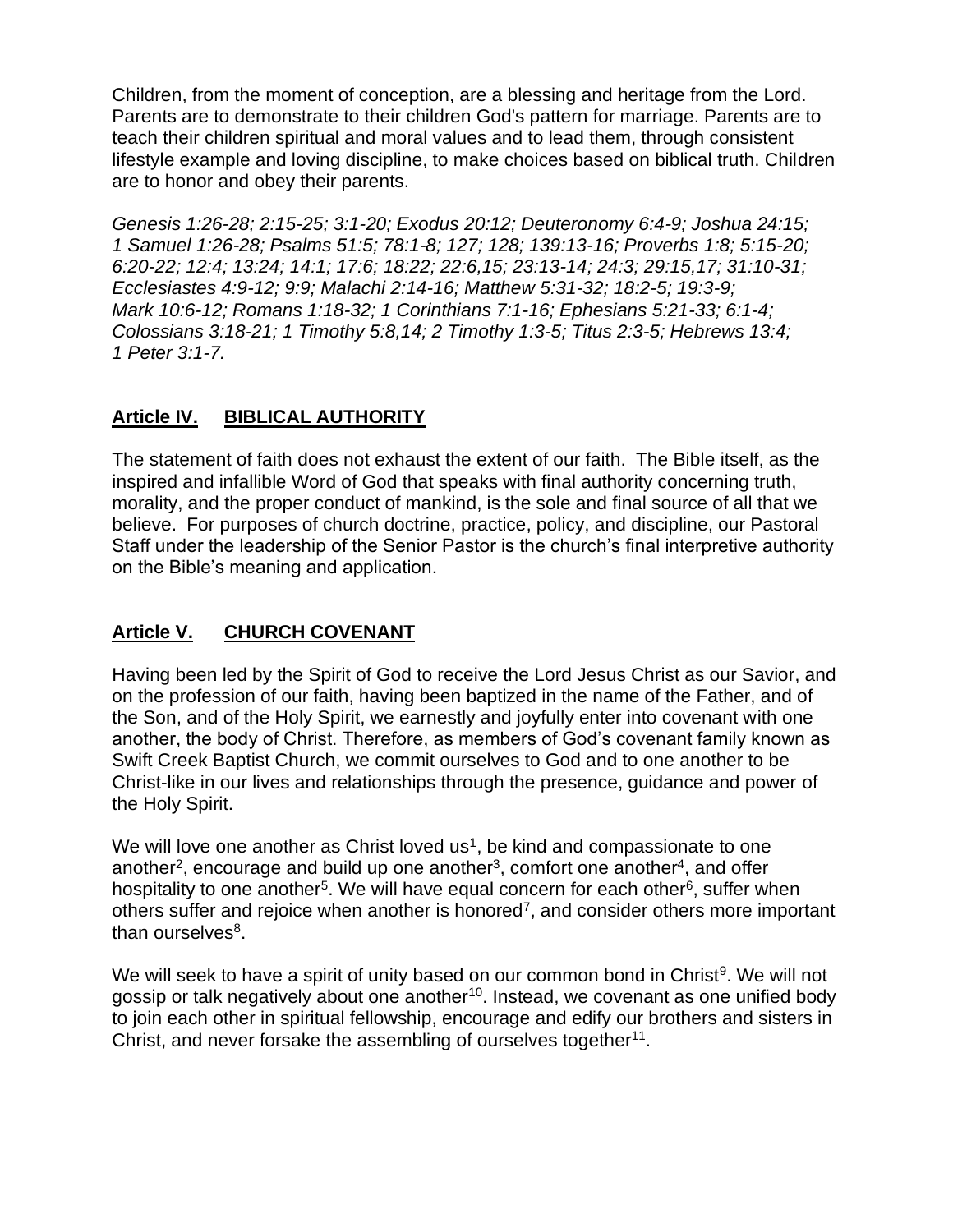We will confess our sins to one another<sup>12</sup>, pray for each other<sup>12</sup>, encourage the discouraged<sup>13</sup>, help the weak<sup>13</sup>, be patient with one another<sup>13</sup>, forgive one another as the Lord forgave us<sup>14</sup>, and seek to gently restore those in habitual sin<sup>15</sup>.

We will use our God-given knowledge to instruct one another<sup>16</sup>, use our spiritual gifts to bless one another<sup>17</sup>, use the Word of Christ to teach and admonish one another<sup>18</sup>, and nurture one another toward spiritual maturity measured by the life and ministry of Jesus<sup>19</sup>.

We commit to obey the Great Commission<sup>20</sup> and work together to reach out to our community, our state, our nation and the world as ambassadors of Christ<sup>21</sup>. We will contribute cheerfully and regularly to the support of the ministry, the expenses of the church, and the spread of the Gospel<sup>22</sup>.

Finally, we commit to honoring the body of Christ by maintaining a good testimony<sup>23</sup>. We will let the light of our godly lives shine together to bring glory to  $God<sup>24</sup>$ .

\_\_\_\_\_\_\_\_\_\_\_\_\_\_\_\_\_\_\_\_\_\_\_\_\_\_\_\_\_\_\_\_\_\_\_\_\_\_\_\_\_\_\_\_\_\_\_\_\_\_\_\_\_\_\_\_\_\_\_\_\_\_\_\_\_\_\_\_\_\_

John 13:34 Ephesians 4:32 1 Thessalonians 5:11 1 Thessalonians 4:18 1 Peter 4:9 1 Corinthians 12:25 Romans 12:15 <sup>8</sup> Philippians 2:3 Ephesians 4:3

Ephesians 4:29; James 4:11 Hebrews 10:24-25 James 5:16 1 Thessalonians 5:14 Colossians 3:13 Galatians 6:1 Romans 15:14 1 Peter 4:10

Colossians 3:16 Ephesians 4:12-13 Matthew 28:18-20 2 Corinthians 5:20 2 Corinthians 9:7; 1 Corinthians 16:2 Philippians 1:27 Philippians 2:14-15

## **Article VI. AMENDMENTS**

This Constitution may be amended or repealed at a regular or specially called business meeting in the following manner:

- A. An amendment must be proposed by a two-thirds (2/3) majority vote of the Board of Directors;
- B. The proposed amendment(s) must be made available to Church members at least thirty (30) days before the business meeting at which ratification will be sought;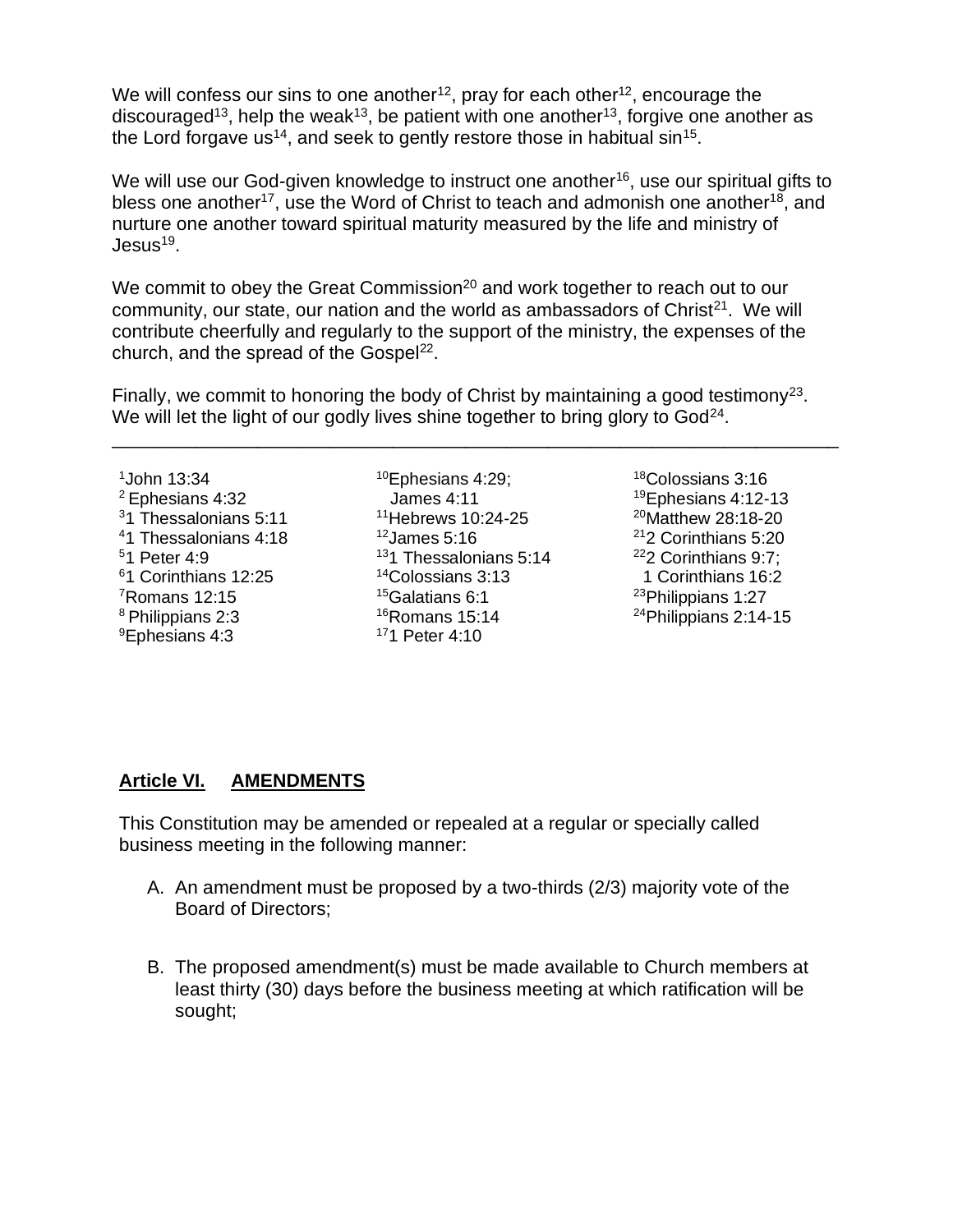- C. If ratification of the amendment will be sought at a specially called business meeting, then the Church members must be provided the date of such meeting at least thirty (30) days in advance; and
- D. The amendment must be ratified by a three-fourths (3/4) majority vote of the voting Church members in attendance with a quorum of at least 40 active Church members present.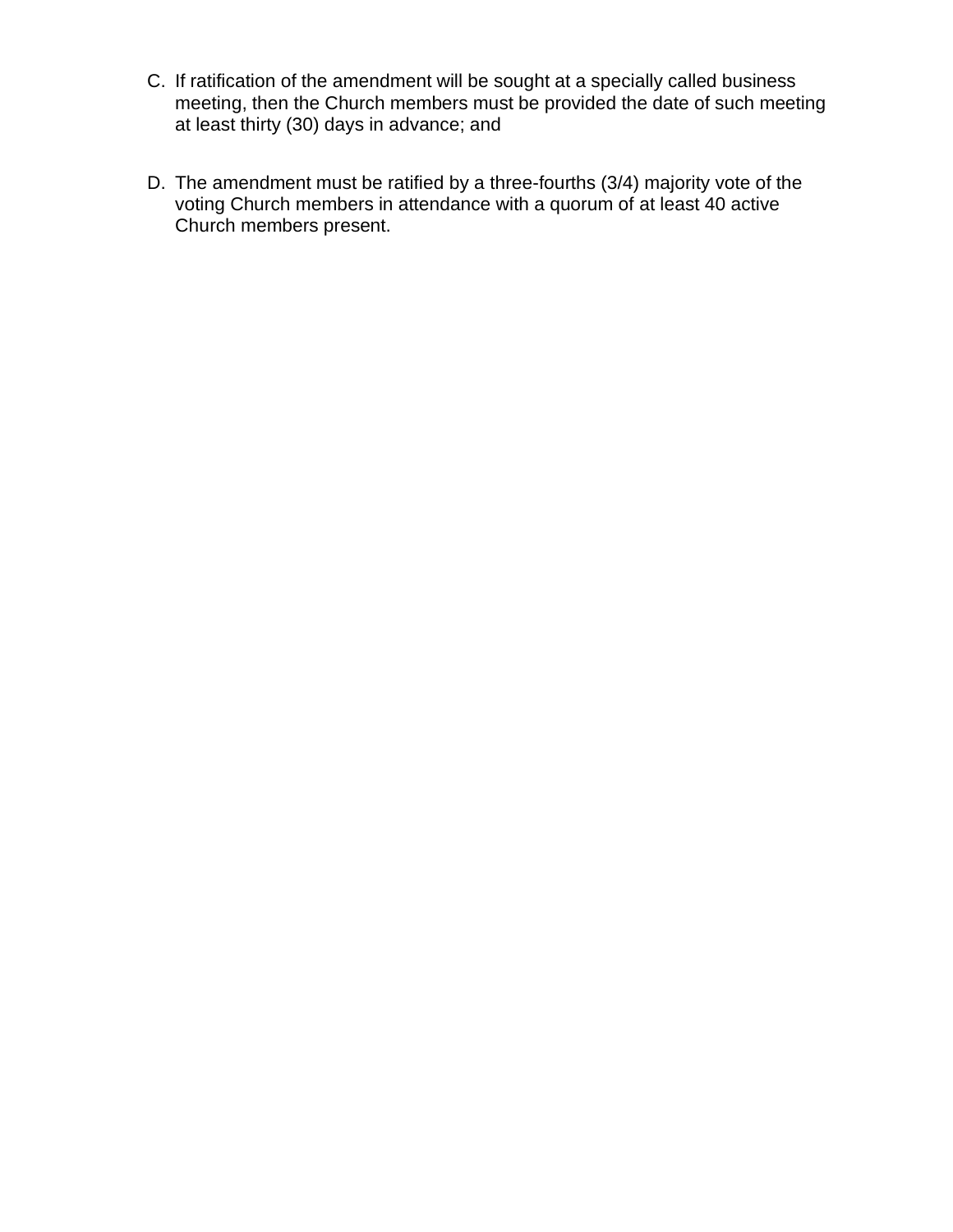## **BYLAWS OF SWIFT CREEK BAPTIST CHURCH**

## **Article I. OFFICES**

### **Section 1. Principal Office**

The principal office of Swift Creek Baptist Church ("Church") is located at 7511 North Spring Run Road in Midlothian, Virginia 23112. The Church members, by majority vote, may change the location of the principal office.

#### **Section 2. Other Offices**

Other Church offices may be established by a duly called majority vote of the Church members.

### **Article II. MEMBERSHIP**

#### **Section 1. General**

Swift Creek Baptist Church ("Church") is an autonomous and democratic Baptist Church under the Lordship of Jesus Christ. The membership retains unto itself the exclusive right of self-government in all phases of the spiritual and temporal life of this Church. It recognizes and supports the obligations of mutual counsel and cooperation which exists among Baptist Churches.

#### **Section 2. Reception of Members**

Recognizing that the membership of this Church is composed of such persons who have accepted and confessed Jesus Christ as personal Savior and Lord, have been immersed in accordance with the example and command of our Lord, have affirmed the tenants of this Church's Constitution and Bylaws, and have been received into the fellowship of the Church; any person may apply for membership in any of the following ways at any service where an invitation to membership is extended:

- 1. By profession of faith in Jesus Christ as their Savior, as a candidate for baptism.
- 2. By promise of letter of recommendation from another Baptist Church of like faith and order.
- 3. By statement of Christian faith, followed by baptism where applicable.
- 4. By restoration to membership of those who for some reason have been dropped from the roll of this Church.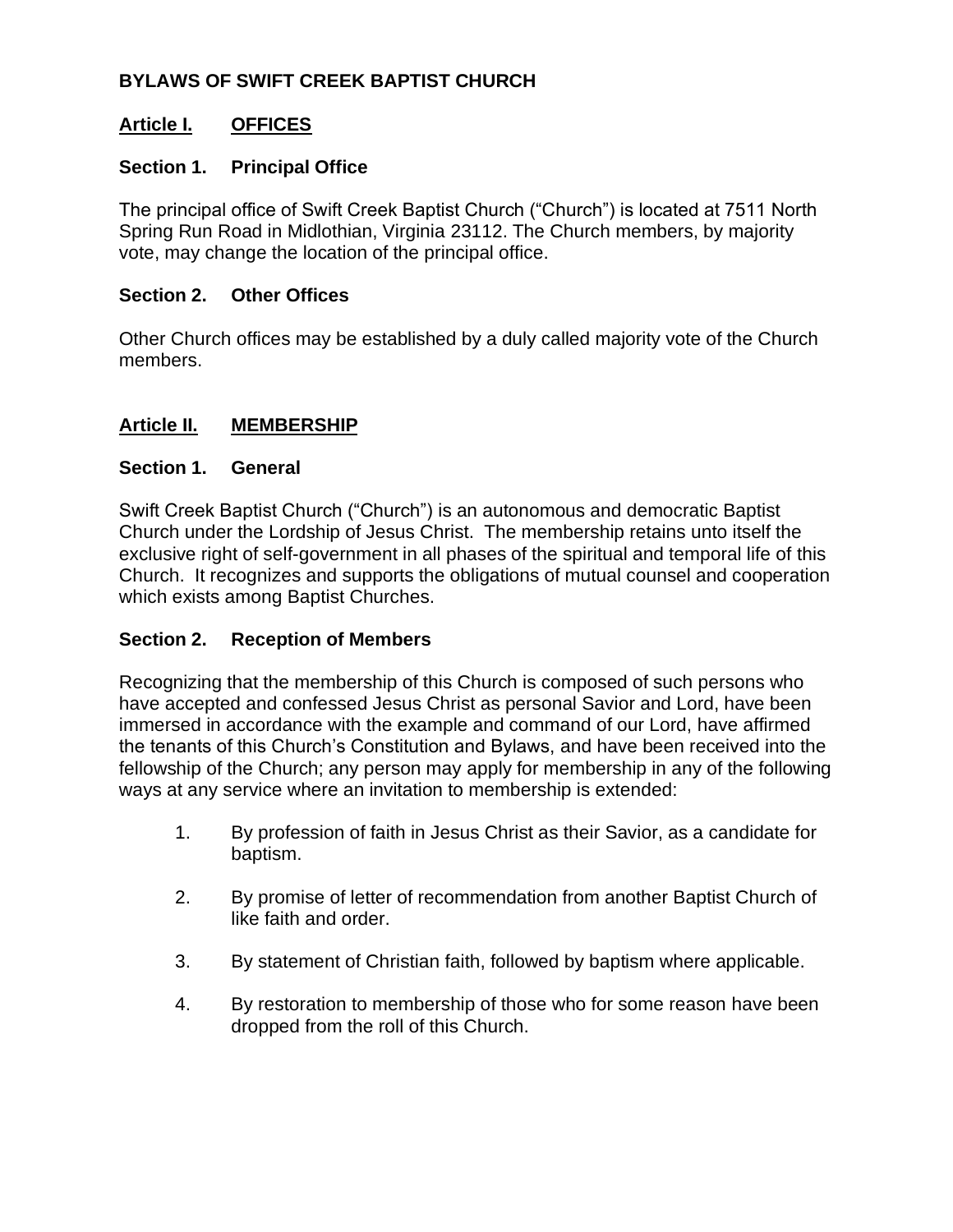Each person who applies for Church membership will have a conversation with a member of the Deacon Ministry Team or the Pastoral Staff, in order to share their personal testimony and have any questions about the Church answered. Candidates for membership will be voted upon and received into the fellowship by the Deacon Ministry Team. Their names will be announced by the Senior Pastor or Chairman of the Deacon Ministry Team or the Church Clerk at a Church business meeting

# **Section 3. Commitment**

Each new member is expected to become familiar with and believe the Statement of Faith. Each new member is expected to attend the New Member's Class. Each member is expected to be faithful in all duties essential to the Christian life; to attend regularly the worship services of this Church; to give financial support to the Church and its causes; to share in its organized ministries; to enter into its covenant; and to actively offer their gifts for the use of the body as empowered by the Holy Spirit. The Church is not just a social organization, but first a family and then a ministry.

# **Section 4. Voting Rights of Members**

All active members of the Church are entitled to vote at all elections and on all business matters submitted to the Church provided the members are present at the Church during the election and age sixteen (16) or older. Voting by proxy is prohibited. A member may be considered an inactive member if they have not supported the work of the Church or failed to attend regular worship services or Sunday School classes for a period of two (2) years. Voting privileges and percentages are as follows:

- 1. Annual Budget and any amendments thereto majority vote
- 2. Election of at-large members of the Board or other Church Officers majority vote
- 3. Dissolving of all, or substantially all, of the Church assets 2/3 vote
- 4. Acquisition or sale of real property, and/or building projects and related indebtedness – 2/3 vote
- 5. Amendments to the Church Bylaws 3/4 vote
- 6. Calling or removing of the Senior Pastor 3/4 vote
- 7. Calling of all pastoral staff 3/4 vote
- 8. Removal of members pursuant to Article II, Section 5, subsection 5 majority vote
- 9. Any other event or decision not otherwise delineated herein requiring a vote by the Church – majority vote unless otherwise provided.

# **Section 5. Termination of Membership**

Membership in this Church may be terminated in any of the following ways: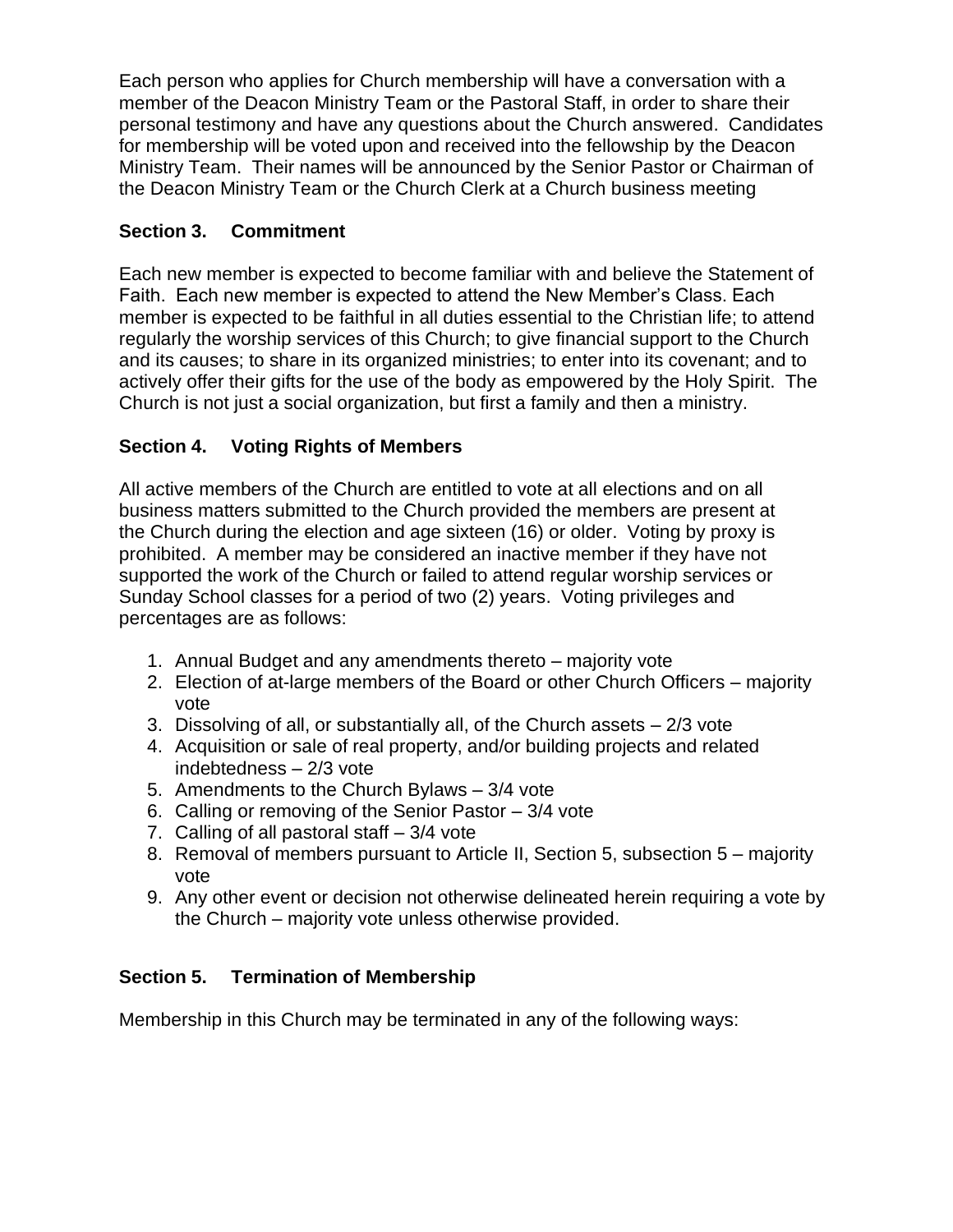- 1. By death.
- 2. By transfer to another Baptist Church. Members shall be transferred by letter at their request to unite with a Baptist Church of like faith and order. Upon approval at any business meeting of the Church, such letter shall be forwarded to the Senior Pastor or clerk of specified Church.
- 3. By dismissal upon joining another faith or denomination; in such cases, letters of recommendation may be sent if requested.
- 4. Upon request by a member in good standing to be released from their covenant obligations to this Church, but only after patient and kind endeavor to secure the continuance of their fellowship.
- 5. By removal should a member become a hindrance to the work of the Church by reason of immoral or unchristian conduct, but only after patient and loving counsel, and after all efforts to bring the member to repentance have been exhausted. The Deacons shall consider these requests for termination of membership or action thereon, and make recommendations to the Church.

## **Section 6. Obligations and Responsibilities of Members**

- 1. The conduct of all members shall be in accordance with the standards of Christ as taught in the New Testament.
- 2. Unless providentially hindered, all members are expected to give their financial support to the Church as led by the Lord.
- 3. If a member moves from the Church community, it is their responsibility to join another Church in that community as soon as possible, and have their letter transferred to that Church.
- 4. Members must work to fulfill the direction set by the Senior Pastor.

## **Section 7. Church Discipline**

A. Church members who exhibit a continuing unrepentant lifestyle of sin in regard to doctrine or conduct shall be dealt with according to the biblical process of church discipline. This is always to be done for the ultimate goals of glorifying God, purifying the Church, and restoring the individual.

B. The first step in this process shall be for fervent continual prayer to be made on behalf of the member in sin by the one who has knowledge of the sin (James 5:16-20). It shall also be the responsibility of any member of the Church who has knowledge of a member's heresy and/or misconduct to reprove and seek to correct and restore the member in private (Matthew 18:15; Galatians 6:1). If the member repents, and seeks forgiveness, the matter shall be closed and the member considered restored.

C. If the member does not repent, the reproving member shall make one or two other members aware of the offense and go with these witnesses to again reprove and seek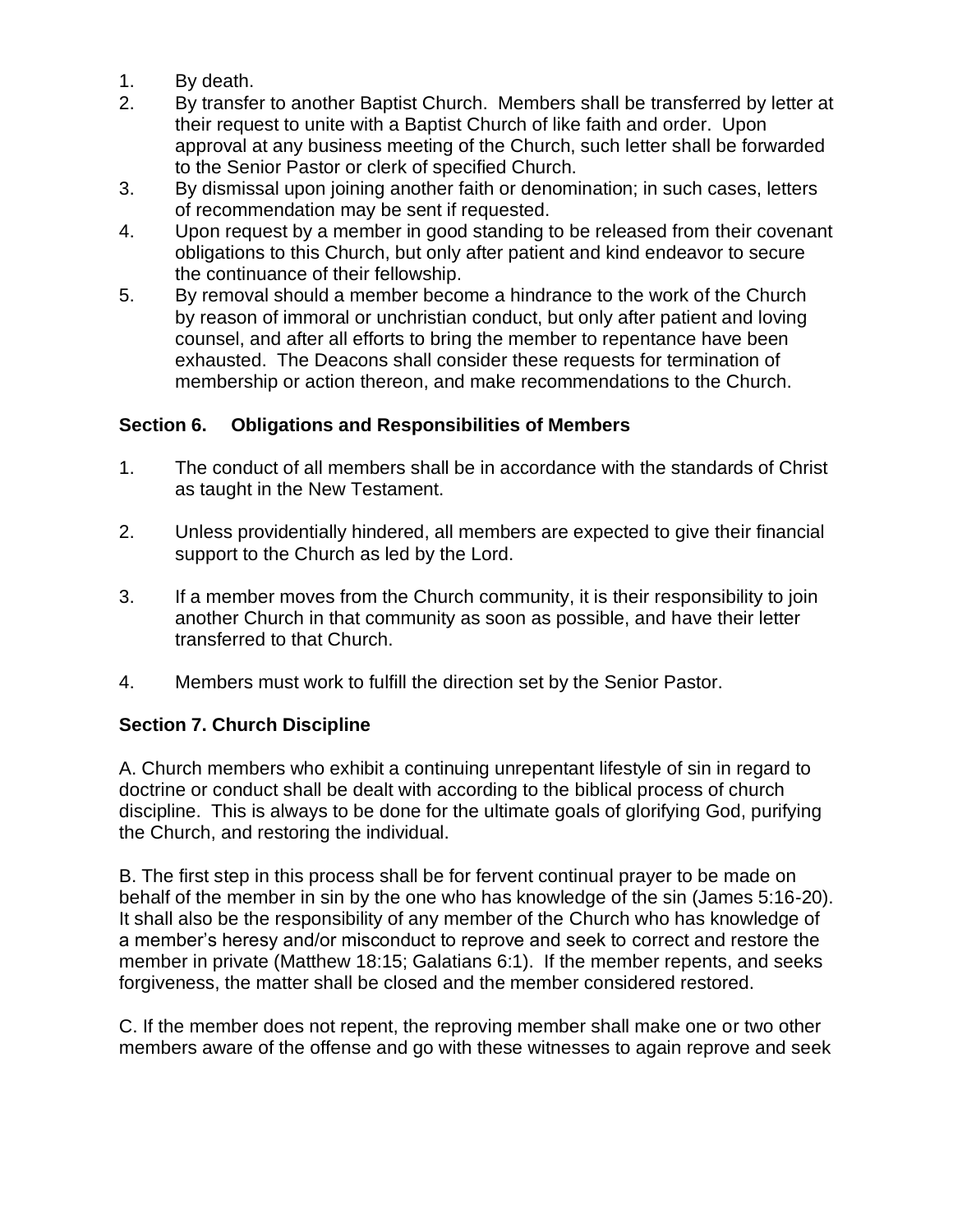to correct and restore (Matthew 18:16).

D. If the member in sin still refuses to heed to the reproof, then it shall be brought to the attention of the Chairman of the Deacon Ministry Team, who will direct a committee of deacons to reprove and seek reformation and restoration of the member. If this fails, the committee of deacons will make a recommendation to the full Deacon Ministry Team for consideration.

E. If the Deacon Ministry Team determines that withdrawal of Church membership and fellowship is appropriate the Chairman of the Deacon Ministry Team will inform the Senior Pastor, and, if he agrees, make a recommendation to remove the unrepentant member from Church membership and fellowship, which will be taken to the Church membership at the next business meeting.

F. Once Church membership and fellowship is withdrawn, the individual is to be treated as an unbeliever (Matthew 18:17).

G. If at any time during the process of church discipline the member in sin repents, seeks forgiveness and is restored, the process will cease.

H. Disciplinary action shall cease upon notification that a member under discipline has requested withdrawal of membership. In such cases, the Church will be informed at the next regular business meeting (Matthew 18:17).

I. If after removal of Church membership and fellowship, the former member repents, seeks forgiveness, is restored, and seeks renewal of membership and fellowship, he or she shall be joyfully received as a candidate for membership.

J. These actions shall be carried out with a gentle, loving and humble servant attitude with sensitivity to God's timing, and with the ultimate goals of glorifying God, purifying the Church and restoring the individual.

K. The underlying objective of church discipline is never to punish or banish but to comfort, reprove, correct and restore.

## **Article III. MARRIAGE AND SEXUALITY**

We believe that the term 'marriage' has only one meaning and that is marriage sanctioned by God which joins one man and one woman in a single, exclusive union, as delineated in Scripture. We believe that God intends sexual intimacy to only occur between a man and a woman who are married to each other. We believe that God has commanded that no intimate sexual activity be engaged in outside of a marriage between a man and a woman.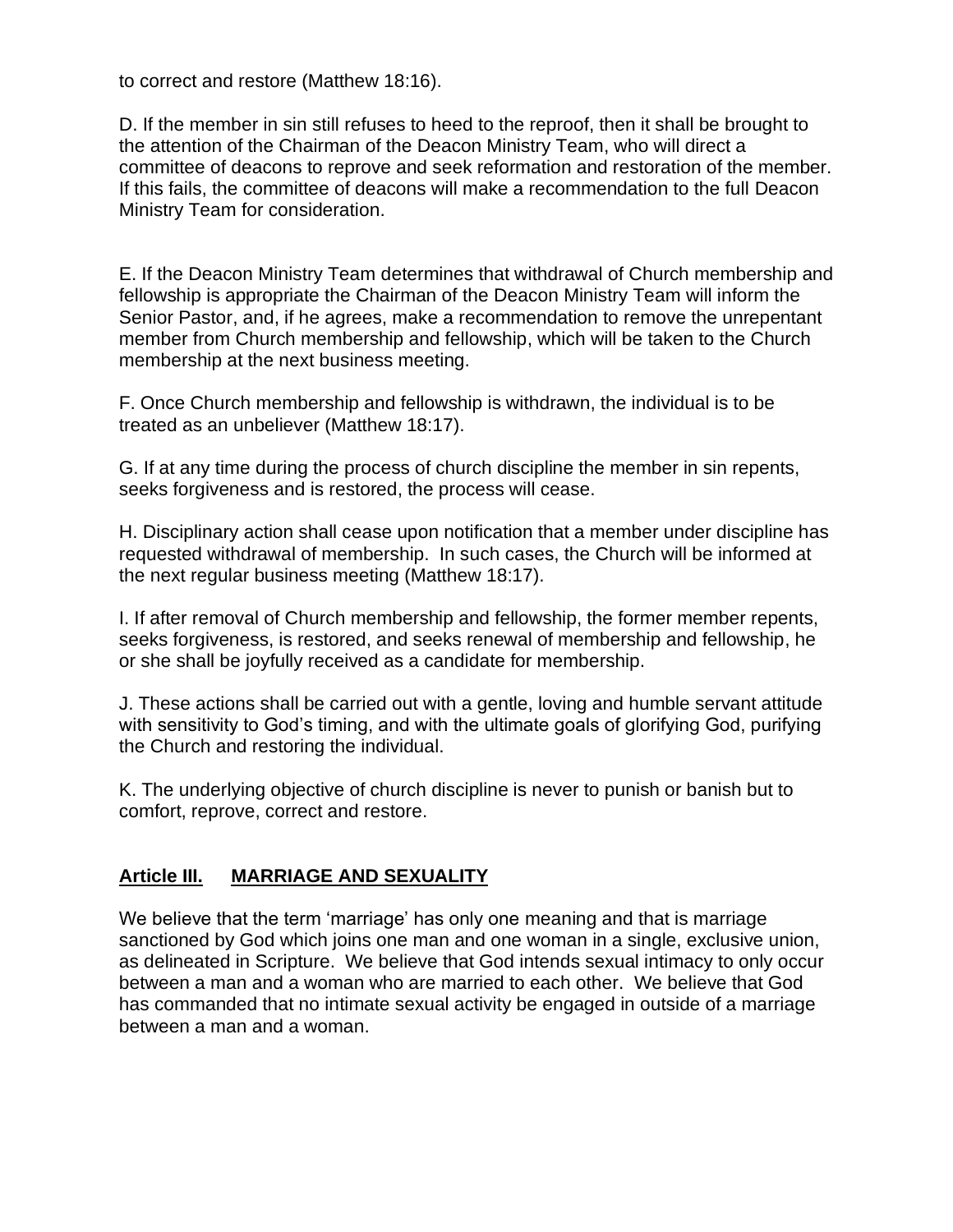We believe that any form of sexual immorality, such as adultery, fornication, homosexuality, bisexual conduct, bestiality, incest, pornography or any attempt to change one's sex, or disagreement with one's biological sex, is sinful and offensive to God.

We believe that in order to preserve the function and integrity of the church as the local Body of Christ, and to provide a biblical role model to the church members and the community, it is imperative that all members as well as all persons employed by the church in any capacity, or who serve as volunteers, should abide by and agree to this Statement on Marriage and Sexuality and conduct themselves accordingly.

We believe that God offers redemption and restoration to all who confess and forsake their sin, seeking His mercy and forgiveness through Jesus Christ.

We believe that every person must be afforded compassion, love, kindness, respect, and dignity. Hateful and harassing behavior or attitudes directed toward any individual are to be repudiated and are not in accord with scripture nor the doctrines of the church.

## **Article IV. BOARD OF DIRECTORS**

### **Section 1. General Powers**

Subject to the authority of the congregation, the corporate powers of the Church shall be exercised by or under the authority of the Board of Directors, also referred to in these bylaws as the "Board," for the sole purpose of overseeing the legal, business, financial and administrative affairs of the Church.

## **Section 2. Board Members**

There shall be seven (7) Directors on the Board who shall include the Senior Pastor, Senior Associate Pastor, Chairman of the Deacon Ministry Team and the Chairmen of the Stewardship and Personnel Ministry Teams, and two other Church members nominated by the Senior Pastor and elected by the Church members for up to a three (1)-year terms. The two (2) at-large Board Members shall be nominated by the Senior Pastor and voted on by Church members at a business meeting. With the exception of the Senior Pastor and Senior Associate Pastor, no Board Member shall serve more than three (3) consecutive one (1)-year terms (3 years total) and may not be reelected until at least one annual election has intervened. The at-large Board Members shall strive to rotate on a staggered basis. The Board shall elect annually from its members a secretary to give notices of meetings and record the minutes.

#### **Section 3. Vacancies, Resignation and Removal**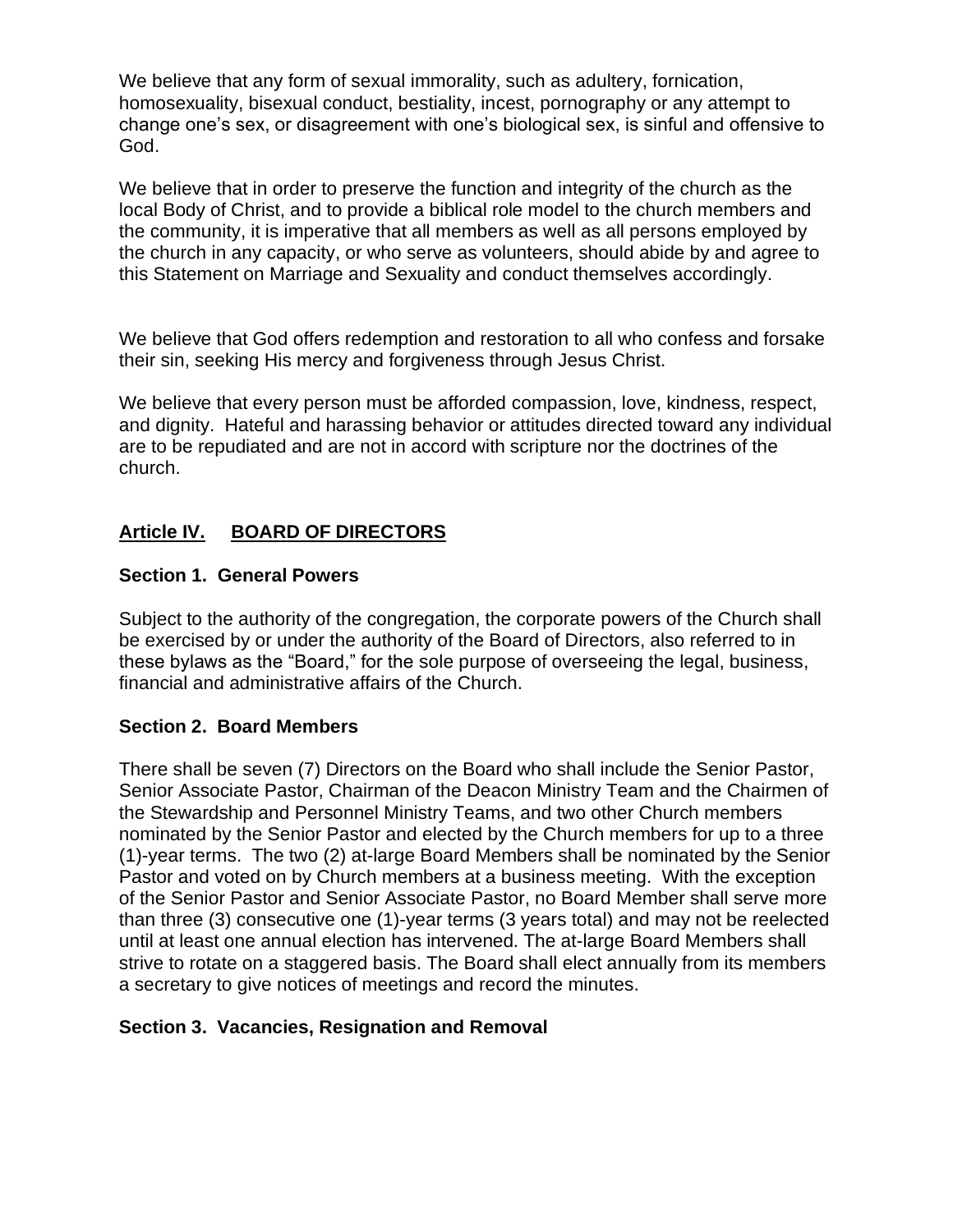A non-Pastoral vacancy on the Board because of death, resignation, removal or any other cause shall be filled by nomination of respective Ministry Team/Pastor and election by majority of the members of the Board for the remainder of the term. Any Board member may at any time deliver a written notice of intent to resign to the Senior Pastor, which shall be effective upon the date specified in the notice or upon receipt by the Senior Pastor, whichever is later. Other than the Senior Pastor and Senior Associate Pastor, any Officer or Director may be removed at any time with cause when, in the sole judgment and discretion of the Board, it is so recommended by a three-quarters (3/4) majority of the Board.

## **Section 4. Transactions with Interested Parties**

A contract or other transaction between the Church and one or more of its Board Members, Pastors, Officers, Deacons or family members thereof (hereinafter "Interested Party"), or between the Church and any other entity, of which one or more of the Church or its Board Members, Pastors or Officers are also Interested Parties, or in which entity is an Interested Party, has a financial interest, shall be voidable at the sole election of the Church unless all of the following provisions are satisfied:

- i) The Church entered into the transaction for its own benefit;
- ii) The transaction was fair and reasonable as to the Church, or was in furtherance of its exempt purposes at the time the Church entered into the transaction;
- iii) Prior to consummating the transaction, or any part, the Board authorized or approved the transaction, in good faith, by a vote of a majority of the Directors then in office, without counting the vote of the interested Director or Directors, and with knowledge of the material facts concerning the transaction and the Interested Parties' interest in the transaction; and
- iv) Prior to authorizing or approving the transaction, the Board, in good faith, determined after reasonable investigation and consideration, that either the Church could not have obtained a more advantageous arrangement, with reasonable effort under the circumstances, or the transaction was in furtherance of the Church's tax-exempt purposes.

Interested Board Members may not be counted in determining the presence of a quorum at a meeting of the Board (or a committee thereof) which authorizes, approves or ratifies such contract or transaction. Notwithstanding the above, no loan should be made by the Church to any of its Board Members, Pastors, Officers, Deacons or Members.

# **Section 5. No Compensation for Directors**

No salary or compensation shall be paid to any member of the Board in their capacity as Member of the Board, but nothing herein shall be construed to preclude any Board Member from serving the Church in any other capacity and receiving reasonable compensation. Moreover, the Board member may receive reasonable reimbursement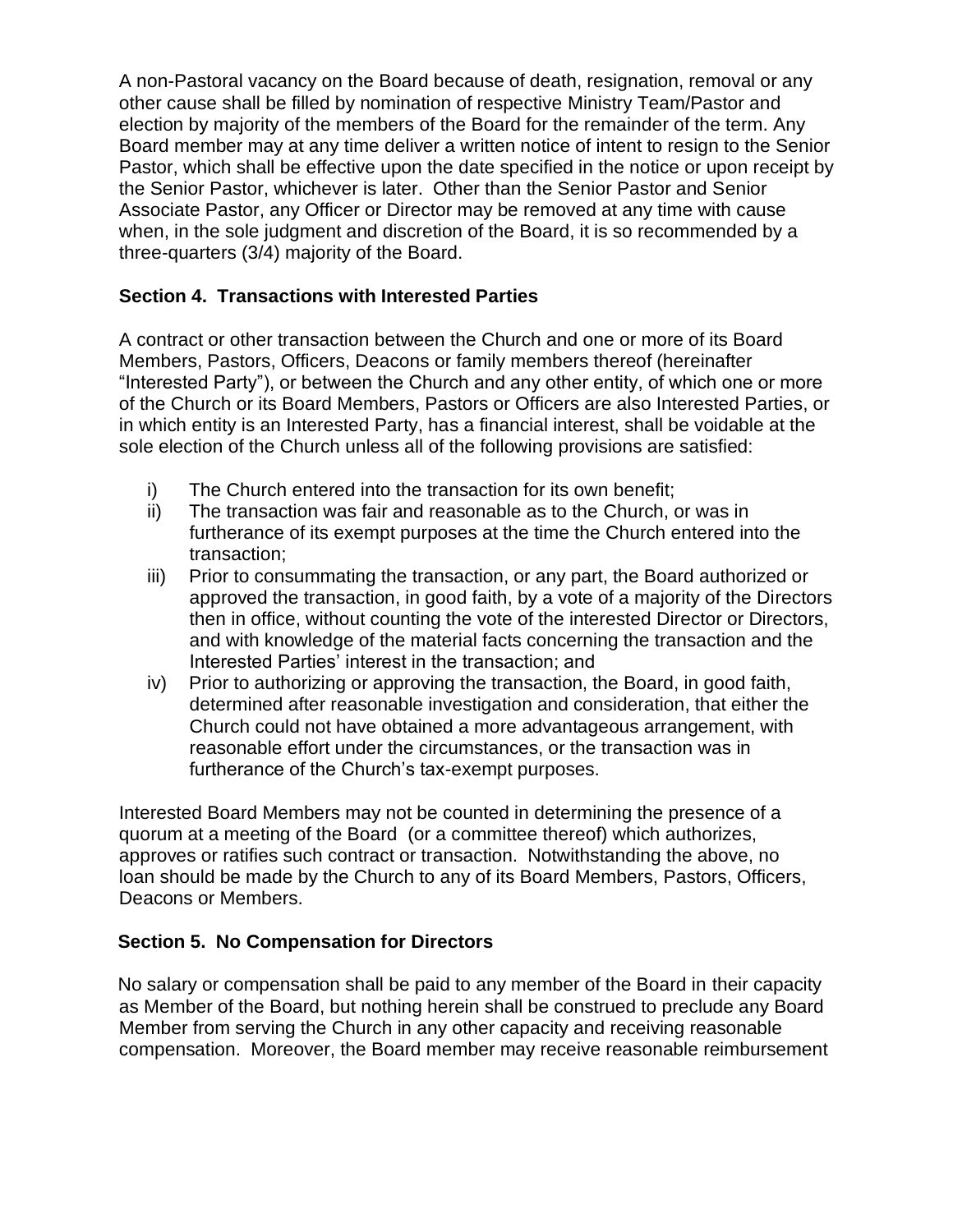for travel and other approved expenses upon request and written documentation.

## **Section 6. Quorum of Board**

At least five (5) Board Members shall constitute a quorum for purposes of transacting business at a meeting. Every action taken or decision made by a majority of the Board shall be deemed to be the act of the Board Members.

### **Section 7. Action without Meeting**

Any action required or permitted to be taken by the Board Members may be taken without a meeting, if all of the Board Members, individually, or collectively, consent in writing to the action. Such action by written consent shall have the same force and effect as the unanimous vote of the Board Members. Such written consent or consents shall be filed with the minutes of the proceedings of the Board Members.

Except as otherwise provided in these Bylaws, the act of the majority of the Directors present at a meeting at which a quorum is present shall be the act of the Board.

## **Section 8. Participation by Conference Telephone/Webcam**

Members of the Board of Directors or of any committee thereof may participate in a meeting of such Board or committee by means of a conference telephone, webcam or similar communications equipment whereby all persons participating in the meeting can hear each other. Participation by such means shall constitute presence in person at such meeting. When such a meeting is conducted by means of a conference telephone, webcam or similar communications equipment, a written record shall be made of the action taken at such meeting, noting participation of those who were present by means of such communications equipment, and waiver of face to face appearance.

## **Section 9. Board Committees/Teams**

The Board may appoint two or more persons from among its number and other members to serve on special Board Committees or Teams, such as the Board may determine are necessary, which shall have such powers and duties as shall from time to time be prescribed by the Board. Except as otherwise provided by law, the Articles of Incorporation, these Bylaws or by a Resolution of the Board, each Board Committee or Team may not exercise the authority of the Board.

#### **Section 10. Church Operating Manual**

The Board may maintain a Church operating manual detailing the operation of the various ministries, committees and ministry teams, as well as their respective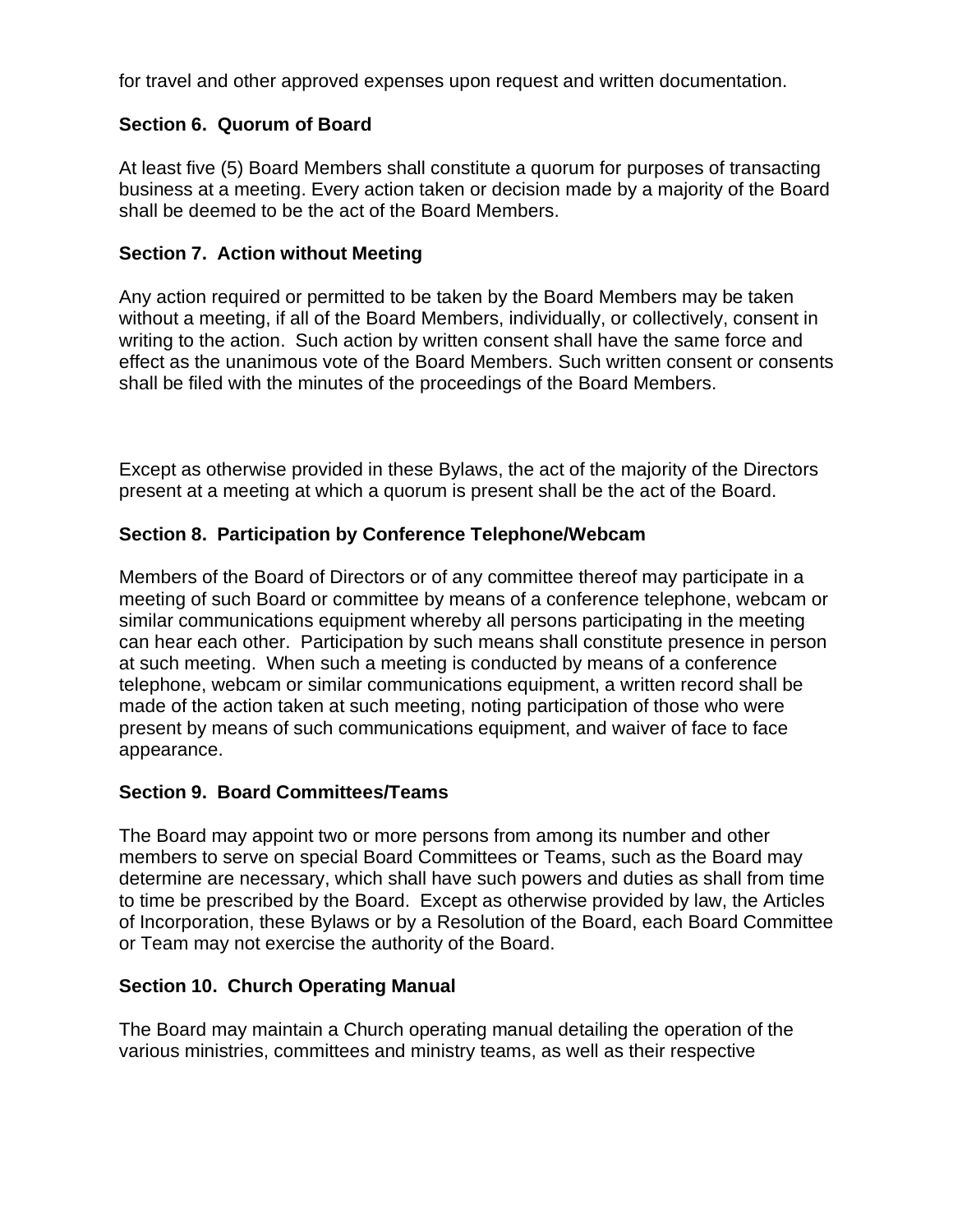responsibilities and duties.

## **ARTICLE V. OFFICERS OF CHURCH CORPORATION**

The Church shall have at least three (3) officers. The Senior Pastor shall serve as President. The Chairman of the Deacons shall serve as Vice President. One of the remaining officers shall be the Secretary, which shall be elected by the Board, and such other officers as the Board may appoint by majority vote of the Board.

#### **Section 1. Senior Pastor/President**

It shall be the duty of the Senior Pastor to give special attention to the spiritual and physical needs of the members (1 Peter 5:2–3), preach God's Word (2 Timothy 4:1– 5), administer the ordinances of the New Testament, serve as an ex-officio member of all committees, serve as president of the Church corporation and moderator of all Board meetings, and perform any other duties incumbent upon his office (1 Timothy 3:1).

#### **Section 2. Vice President**

In the event the Church is without a Senior Pastor, the Vice President shall serve as moderator for Board meetings. Furthermore, in the event there is no Chairman of the Deacons, the Senior Associate Pastor shall serve as the moderator.

#### **Section 3. Secretary**

The Secretary is elected annually by the members of the Board. The duties of the Secretary shall include keeping Board member rolls, sending notices of Board member meetings and recording the minutes.

## **ARTICLE VI. LEADERSHIP TEAM**

#### **Section 1. Senior Pastor**

The Senior Pastor is responsible for leading the Church to function as a New Testament Church. The Senior Pastor will guide the congregation, the organizations and the Church staff to perform their tasks. The Senior Pastor shall seek, with God's direction, to perform all the duties of his office faithfully, to preach at the scheduled worship services, to direct teaching and prayer ministries, and to administer the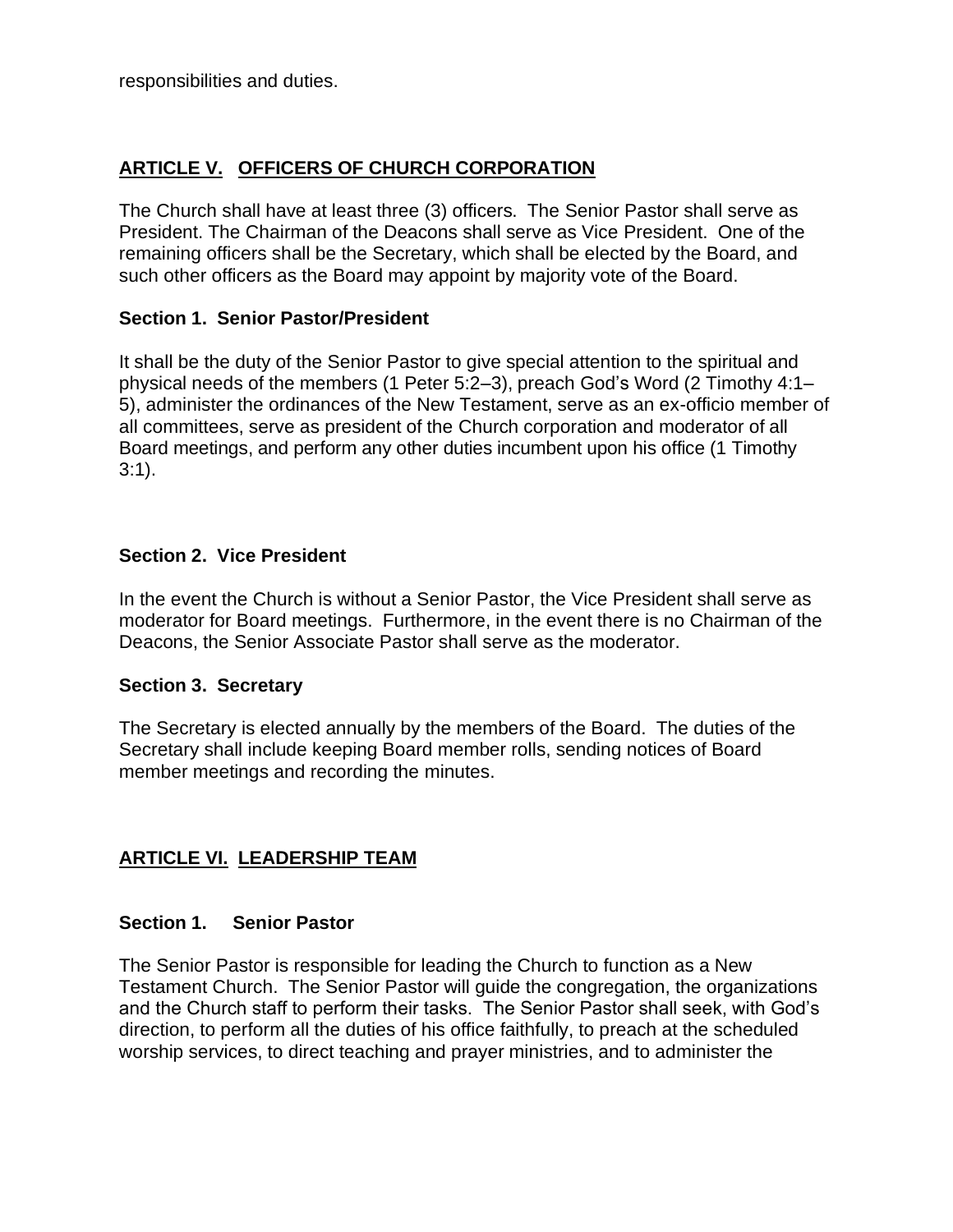Ordinances of the Church as commanded in the New Testament. The Senior Pastor shall faithfully study and meditate so as to perform these functions. As leader of pastoral ministries, the Senior Pastor shall work closely with the Ministry Teams to: (a) lead the Church in the performance of its duties; (b) guide the Church membership in a fellowship of worship, witness, education, and ministry; (c) lead in the proclamation of the gospel; and (d) lead the Church in the care for the sick, elderly, and troubled members of the Church and others in the community.

As the need to fill a Senior Pastor vacancy arises, the Deacon Ministry Team shall develop an Interim Plan, which may include Pulpit Supply, a Transitional Pastor, or an Interim Pastor, to serve the Church until the position of Senior Pastor has been filled. If the Interim Plan calls for a temporary pastor, the Deacon Ministry Team will create an Interim Search Team to recommend a Pastoral candidate for approval by the Deacon Ministry Team. The Deacon Ministry Team shall also recommend a Pastoral Search Team, along with Chairman and Vice Chairman designations, to the church for approval. The Pastoral Search Team shall have at least seven (7) members and two (2) alternates. This search team will then bring a Pastoral recommendation to the Church for a decision.

The Deacon Ministry Team, having consulted with the Personnel Ministry Team, has the responsibility to recommend termination if this becomes necessary. It is understood that these conditions would represent a severe deviation from the teachings of the Bible as found in the Statement of Faith, a consistent failure to accomplish assigned duties, or for illegal/immoral/unethical acts. A vote of threefourths (3/4) of the active Deacon Ministry Team shall be necessary to present such action to the Church. The Chairman of the Deacons shall announce the motion to the congregation at least one week prior to holding the vote. Once the meeting is called, no amendment to the motion or any other motions will be accepted. A quorum for this meeting will be defined as 10% of the average worship attendance from the previous month. This quorum must be present to proceed with the vote, and a three-fourths (3/4) majority conducted by written ballot must be achieved in order to remove the Senior Pastor.

#### **Section 2. Other Pastors**

The Church shall call such other Pastors as the membership shall authorize; such as Education Pastor, Worship Pastor, Senior Associate Pastor, Student Pastor, etc. As the need for such persons arises, the Personnel Ministry Team and Senior Pastor shall search for a suitable candidate and bring its recommendation to the Church for action.

## **Section 3. Deacons**

The Church shall elect the necessary number of deacons needed to fulfill the responsibilities set forth in the Deacon's Manual. The qualifications of a deacon are set forth in Acts 6:1-7 and 1Timothy 3:8-13. A deacon should read and be willing to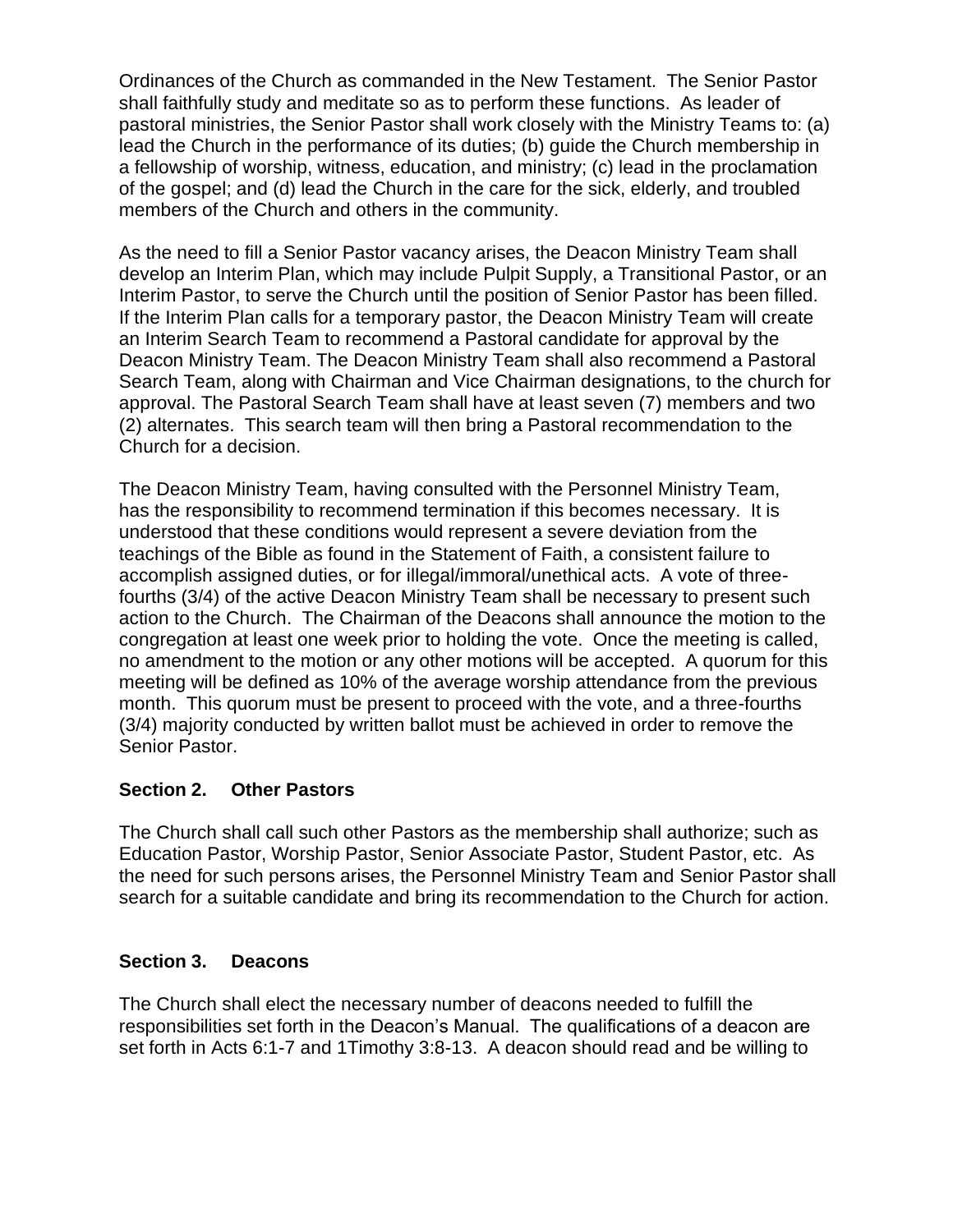accept, without reservation, the Church Covenant and the Statement of Faith as stated in the Constitution, Article III.

He must support the scheduled worship services of the Church, in accordance with the New Testament. Deacons are to be servants of the Church, working closely with the Senior Pastor to minister to the needs of Church members and other persons in the community and to lead the Church in its endeavors of worship, witness, education, ministry, and Christian living.

The term of each deacon shall be three (3) years, and no deacon shall be eligible for reelection for at least one (1) year after the expiration of each term of service. The Chairman of the deacons has the authority to request inactive, but ordained deacons, to participate in capacities as needed to serve the congregation of Swift Creek Baptist Church. This would include allowing a deacon who just completed a three (3) year term to assist as needed. However, voting rights at deacon meetings would be reserved for deacons serving a three (3) year term authorized by congregational election. To be eligible to serve, a man must be twenty-one (21) years of age, never been divorced and have been a member of the Church for at least one (1) year. The deacons shall begin their terms in September. In case of a vacancy created by death, resignation, or otherwise, the Church may elect a deacon to fill the unexpired term. The beginning of the term for these Deacons (brought onto the Deacon Ministry Team during mid-year) will revert to the previous September. This selection process will utilize the procedure for the election of deacons as outlined for yearly election. An ordination service will be planned for anyone selected who has not been previously ordained.

The officers of the Deacons, all of whom shall be members of the Church in full fellowship and active deacons, shall be the Chairman, Vice Chairman, and Secretary. The election of these officers shall take place each year in September at the time of the adding of the new deacons and the election for these officers shall be done by the Deacon Ministry Team.

#### **Procedure for the election of Deacons by the Congregation**

1. Annually, and/or at any other time deemed necessary by the leadership of the Deacon Ministry Team, the Deacon Ministry Team shall begin the Deacon selection process. The Deacon Ministry Team will determine the number of Deacons needed based on the responsibilities set forth in the Deacon's Manual. Consideration shall be made to anticipate Church growth throughout the year. Nominations are submitted to the current Deacon Ministry Team by Church members. Upon review of the nominees, and after considering input from the Pastoral Staff, provided there is no reason found to disqualify a candidate, the candidates will be contacted by mail and invited to a prospective deacons meeting led by the Senior Pastor and the Chairman of the Deacon Ministry Team. If upon receipt of the letter the nominee is interested in being considered as a deacon, he shall attend the meeting.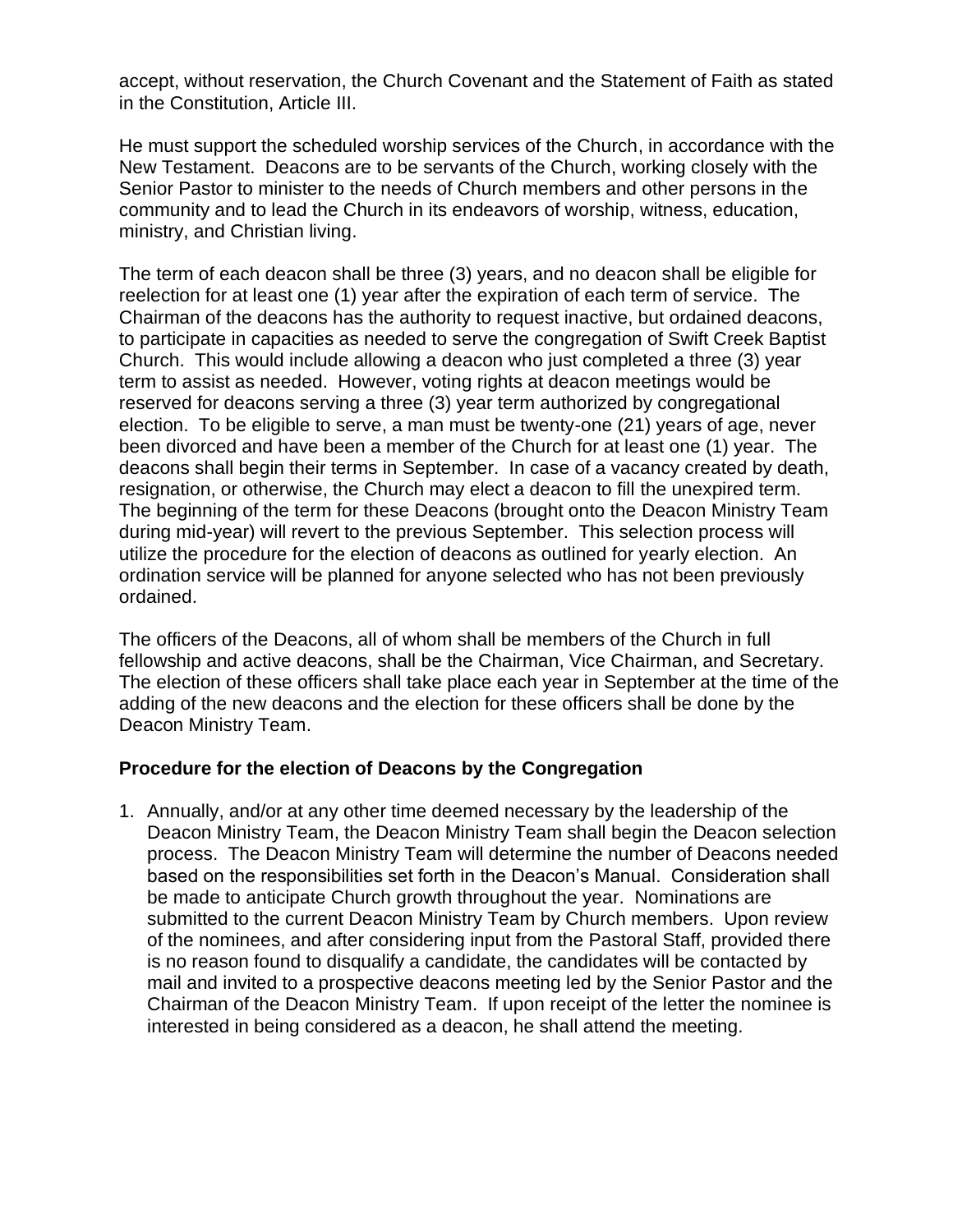2. At this meeting led by the Senior Pastor and the Chairman of the Deacon Ministry Team, the prospective deacons will be advised of what is to be expected of him as a Deacon at Swift Creek Baptist Church. Those who, after hearing what is expected, believe that they meet the qualifications for deacon and that God is leading them to be further considered, are given a Deacon questionnaire. This questionnaire is to be taken with them for their prayerful consideration. Sometime following the meeting two existing deacons will be scheduled to meet with each prospective deacon to review and to pick up the completed questionnaire. After considering candidates' qualifications for deacon, answers to their questionnaire, and prospective meetings with the Senior Pastor and Deacons, final nominations will be presented to the congregation. From this list of candidates, the congregation will vote to fill the number of positions needed at a quarterly business meeting.

## **Section 4. Clerk**

The Nominating Ministry Team shall nominate and the Church elect a Clerk at a business meeting who will serve for a period of one year and can serve consecutive terms. With the approval of the Senior Pastor, appropriate clerical duties of the Clerk may be delegated to Church staff as needed. The Clerk shall be an actively participating Church member. The Clerk is responsible for the following duties:

- 1. Attend or be represented at all Church business meetings, prepare an agenda, keep the meeting minutes, present minutes for approval and give a membership report.
- 2. Maintain a register of the names of members, with dates of admission, demission or death, together with a record of baptisms.
- 3. Keep accurate records of all official actions of the Church.
- 4. Record letters of transfer or dismissal as authorized by the Church.
- 5. Sign papers requiring the signature of the Clerk.

All official Church records are property of the Church and shall be kept in the Church office.

The Clerk can be removed with or without cause by a majority vote of Church members. In the case of an unanticipated vacancy, the Nominating Team will present a qualifying candidate for Church approval at the next business meeting.

## **Section 5. Moderator**

The Nominating Ministry Team shall nominate and the Church elect a Moderator and Vice Moderator who will serve for a period of one year and can serve consecutive terms, and shall preside at all Church business meetings. The Moderator and Vice Moderator shall be actively participating Church members. The Vice Moderator shall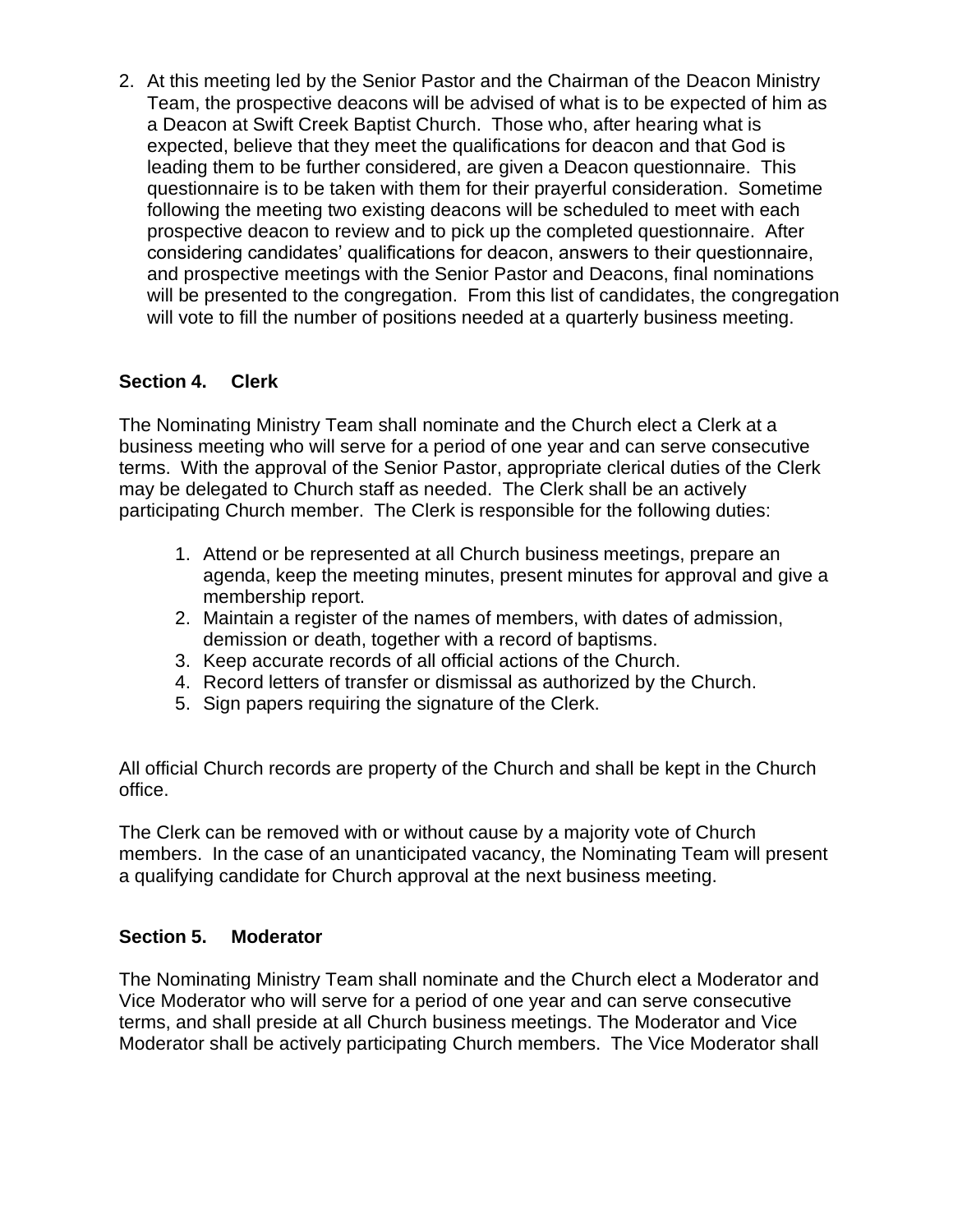serve in the absence of the Moderator. In the absence of both the Moderator and Vice Moderator, the Clerk shall call the Church to order and an acting moderator shall be elected for that meeting. The Moderator shall not be the Chairman of any Ministry Team.

## **Article VII. CHURCH STAFF**

Additional staff may be employed as needed in accordance with Church personnel procedures. Such persons shall work under the supervision of the Senior Pastor or such other person as he may delegate. A personnel manual shall be maintained to provide instruction and guidance on workplace expectations.

## **Article VIII. CHURCH MINISTRIES**

The Church shall maintain ministries that accomplish the purpose of the Church. All Church ministries shall be under the supervision of a Senior Pastor, staff members or ministry leaders. Ministry leaders shall give updates and reports as needed. The Senior Pastor or his designee shall have meetings with ministry leaders and ministry teams as necessary.

## **Article IX. STANDING MINISTRY TEAMS AND COORDINATING GROUPS**

All Standing Ministry Team members must be members of the Church and recommended by the Nominating Team. Standing Ministry Team members will serve on a three year rotation period and be eligible for reelection only after a lapse of one year. Only one third of any Standing Ministry Team will rotate off in a given year. Standing Ministry Teams should have at least six (6) active members. All other coordinating groups and volunteer leaders shall be appointed by the Pastoral Staff. They too will serve on a three year rotation period and be eligible to return only after a lapse of one year. The following list of Standing Ministry Teams is only a partial list; other Standing Ministry Teams can be added or deleted when need arises by recommendation of the Nominating Ministry Team and voted on by the Church.

## **Section 1. Nominating Ministry Team**

The Nominating Ministry Team receives recommendations from the Pastoral Staff for the staffing of all Standing Ministry Teams (and their respective Chairmen and Vice Chairmen) and recommends persons for such positions to be elected by the Church. The members of the Nominating Ministry Team will be nominated by Pastoral Staff, approved by the Deacon Ministry Team, and elected by the Church. The Church office will maintain and make available upon request a complete list of all Standing Ministry Teams and other coordinating groups.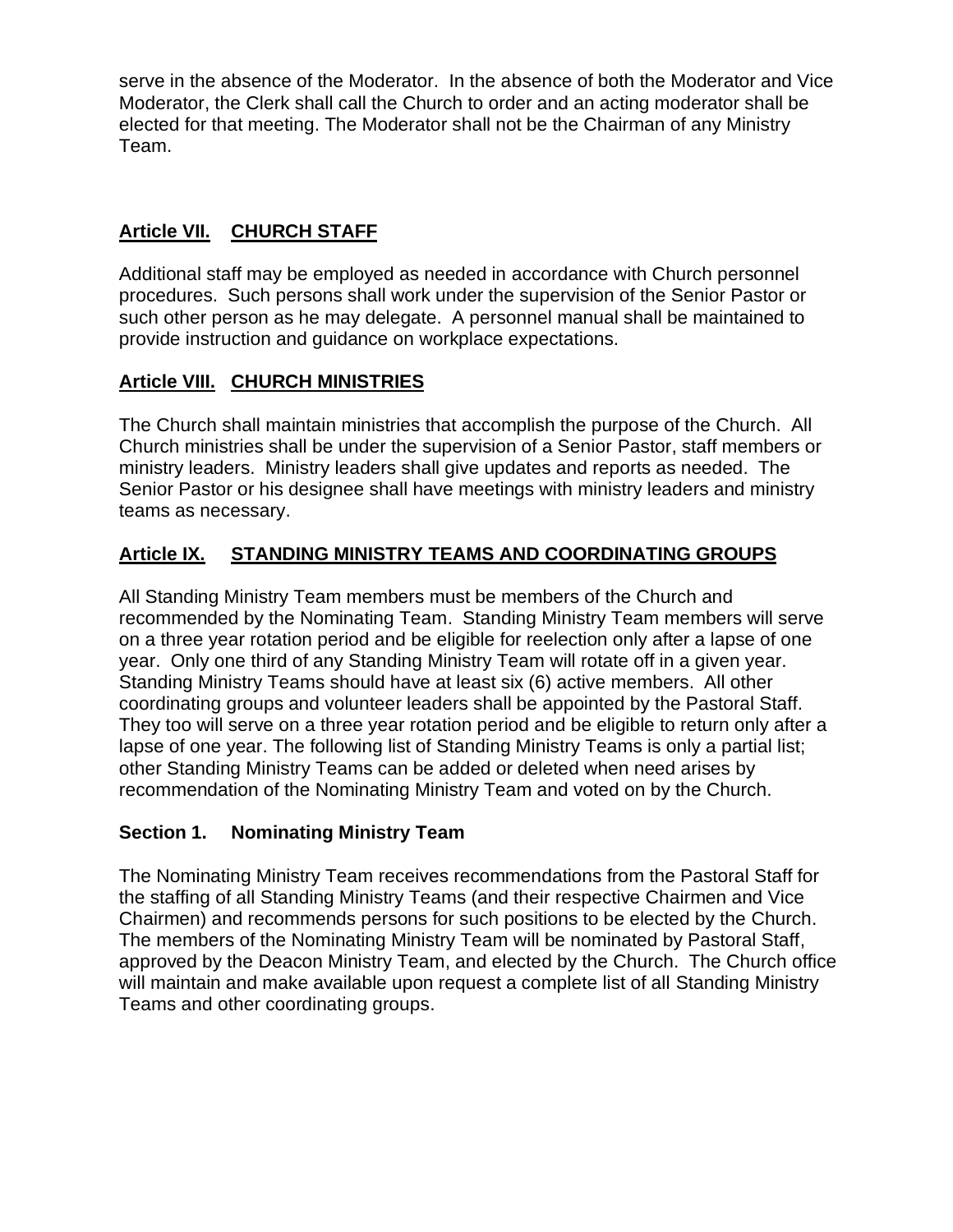## **Section 2. Personnel Ministry Team**

The Personnel Ministry Team assists the Church and Senior Pastor in matters pertaining to employed personnel. Its work includes recommending pastoral staff needs to the Church; writing job descriptions; recommending employment, salaries, benefits, and personnel services except as stated in these Bylaws. All salaries, except for the Senior Pastor's salary, will be established by the Senior Pastor, and the Personnel Ministry Team and Stewardship Ministry Team shall review and approve budget allocations for staff salaries. The Senior Pastor's salary will be set by the Pastoral Search Team when he is hired. His performance and potential salary increases will be reviewed annually by the Chairman of the Personnel Ministry Team, the Chairman of the Deacon Ministry Team, and the Chairman of the Stewardship Ministry Team. The Personnel Ministry Team will also assist the Senior Pastor in handling the dismissal of any Associate Pastor or other church staff in accordance with established guidelines maintained in the Personnel Manual.

## **Section 3. Stewardship Ministry Team**

The Stewardship Ministry Team is responsible for providing oversight and accountability regarding the receiving and spending of all funds donated to the Church. The Stewardship Ministry Team is also responsible for reviewing and presenting the annual budget to the Church for approval, encouraging good stewardship among the members, and providing oversight for the administration of the budget adopted by the Church. The Stewardship Ministry Team will arrange for an independent audit of the Church's financial records as needed but at a minimum an audit should occur at least every five years.

## **Section 4. Missions Ministry Team**

The Missions Ministry Team shall assist the Senior Pastor in developing policies to guide and direct the mission endeavors of the Church. The Missions Ministry Team will also work with the Senior Pastor to provide and promote opportunities for Church members to reach our Jerusalem (local missions), Judea and Samaria (state and national missions) and the ends of the Earth (international missions). The Missions Ministry Team will also assist in promoting the annual World Missions Offering.

# **Article X. CHURCH FINANCES**

## **Section 1. Church Budget**

The Senior Pastor, Pastoral Staff, Directors of various ministries and Team Chairmen shall prepare and submit an Annual Budget to the Stewardship Ministry Team for review and oversight. Once the budget is approved, the Stewardship Ministry Team will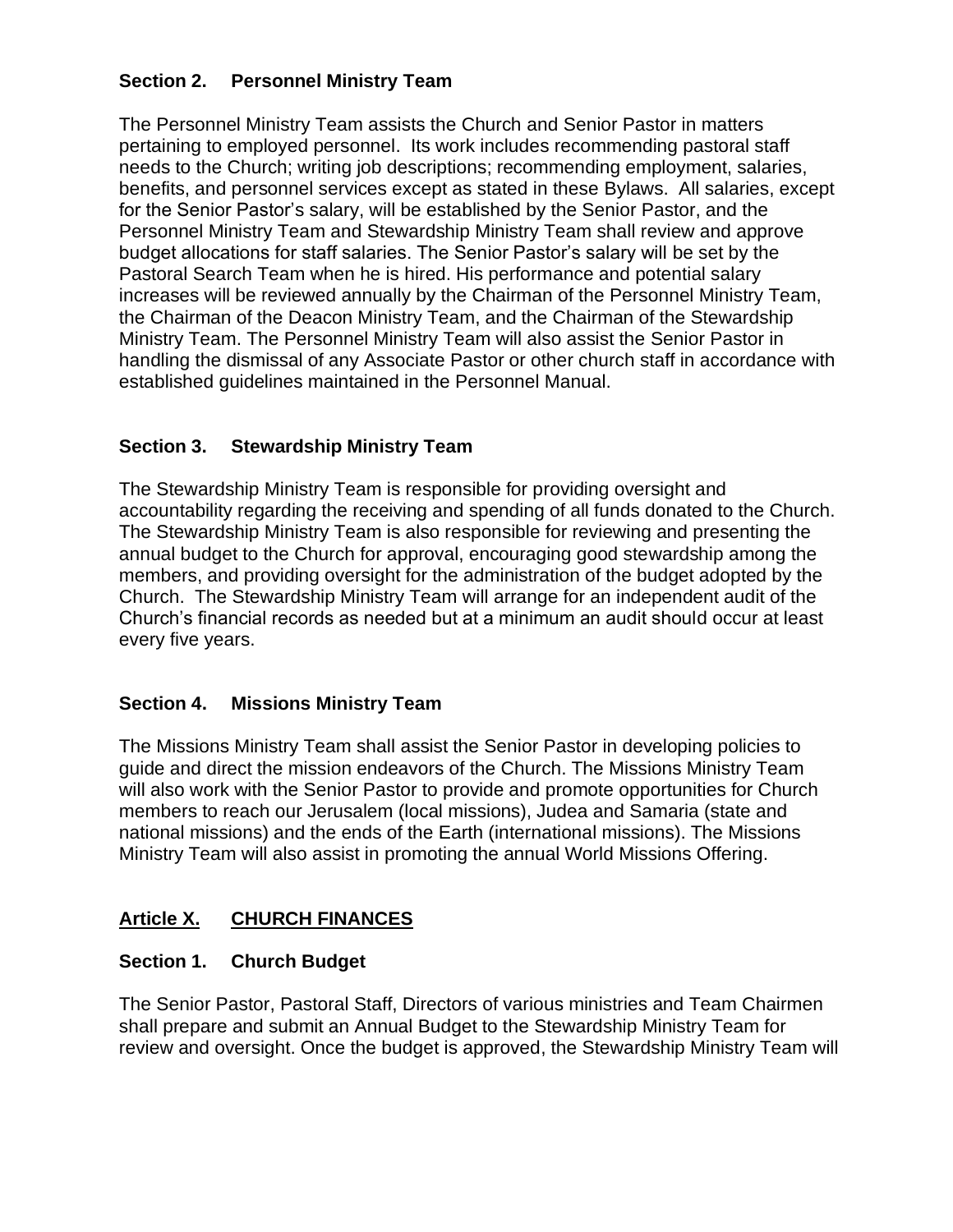present it to the Church for approval at a business meeting prior to the end of the year.

### **Section 2. Accounting Procedures**

The Stewardship Ministry Team shall have the responsibility for a system of accounting that will adequately provide for the handling of all funds. The fiscal year of the Church shall begin on January 1 and end on December 31.

#### **Section 3. Fundraising**

Love Offerings for guest speakers or programs may be collected at the discretion of the Senior Pastor. There shall be no fundraising allowed without the approval of the Pastoral Staff and Stewardship Ministry Team. Fundraising should be limited to Swift Creek's mission activities.

### **Article XI. ORDINANCES**

The ordinances of this Church shall be Baptism and the Lord's Supper. Baptism shall be administered as an act of worship at any service by the Senior Pastor or whomever he or the Church shall authorize.

## **Article XII. WORSHIP MEETINGS**

The Swift Creek Baptist Church shall meet each Sunday for preaching, instruction, evangelism and for the worship of Almighty God. These meetings shall be open for the entire membership of the Church and for all people and shall be conducted under the direction of the Senior Pastor.

## **Article XIII. BUSINESS MEETINGS**

Roberts Rules of Order, Revised is the authority for parliamentary rules of procedure at all business meetings of the Church.

#### **Section 1. Regular Business Meetings**

Regular business meetings shall be held quarterly at a time and date set by the Pastoral Staff.

#### **Section 2. Special Business Meetings**

The Senior Pastor, or Moderator in absence of the Senior Pastor, may, and shall when requested by the Deacons or a Standing Ministry Team, call from the pulpit a special business meeting. A public announcement of the time and purpose of the meeting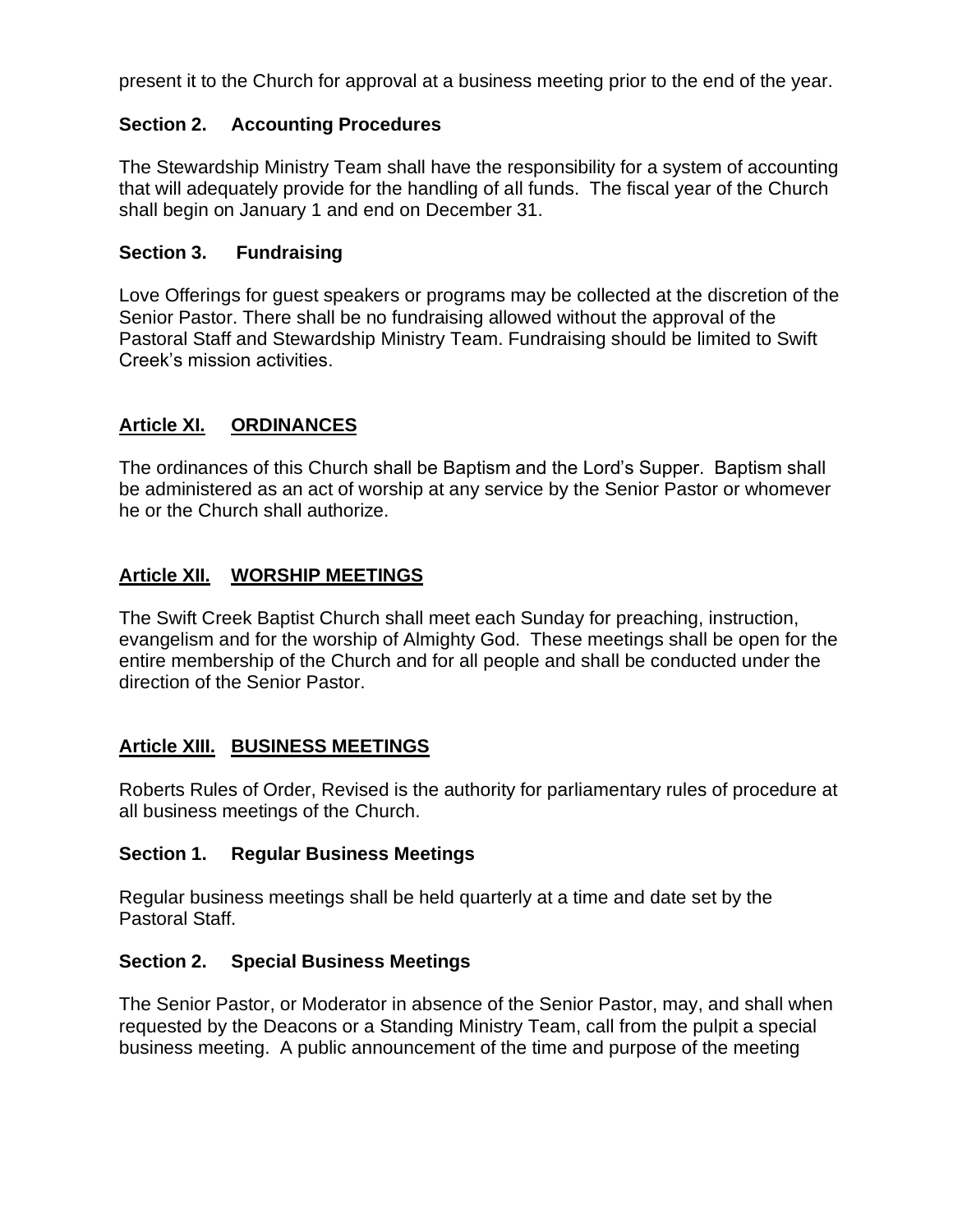shall be made in the regular Sunday morning services at least two (2) Sundays prior to the date of the meeting. In addition, written notice of the subject, date, time and location of such meeting of the Church shall be given in order to have a specially called business meeting. The business transacted at a special meeting shall be limited to the stated purposes of the meeting, and shall be provided to the body in advance for the purpose of individual prayer, meditation and fasting to obtain God's direction.

## **Section 3. Quorum**

In all Church business meetings, not less than 40 voting members shall constitute a quorum.

# **Article XIV. INDEMNIFICATION AND ELIMINATION OF LIABILITY**

## **Section 1. Indemnification of Agents**

Except as otherwise provided in this Article, the Church shall indemnify every individual made a party to a proceeding because he or she is or was an agent of the Church against liability incurred in any proceeding if: (i) he or she conducted himself or herself in good faith; and (ii) he or she believed, in the case of conduct in his or her official capacity with the Church, that his or her conduct was in its best interests (or in the case of conduct with respect to an employee benefit plan, that his or her conduct was for a purpose he or she believed to be in the interests of the participants and beneficiaries of the plan); and (iii) in the case of any criminal proceeding, he or she had no reasonable cause to believe that his or her conduct was unlawful.

## **Section 2. Indemnification Not Permitted**

The Church shall not indemnify any agent (i) against his or her willful misconduct or a knowing violation of the criminal law; (ii) in connection with a proceeding by or in the right of the corporation in which the agent was adjudged to be liable to the Church; or (iii) in connection with any other proceeding charging improper personal benefit to him or her, regardless of whether such action was performed in his or her official capacity, in which he or she was adjudged to be liable on the basis that personal benefit was improperly received by him or her.

# **Section 3. Effect of Judgment of Conviction**

The termination of a proceeding by judgment, order, settlement or conviction is not, of itself, determinative that an individual did not meet the standard of conduct set forth in Section 1 of this Article or that the conduct of such individual constituted willful misconduct or a knowing violation of the criminal law.

## **Section 4. Determination and Authorization**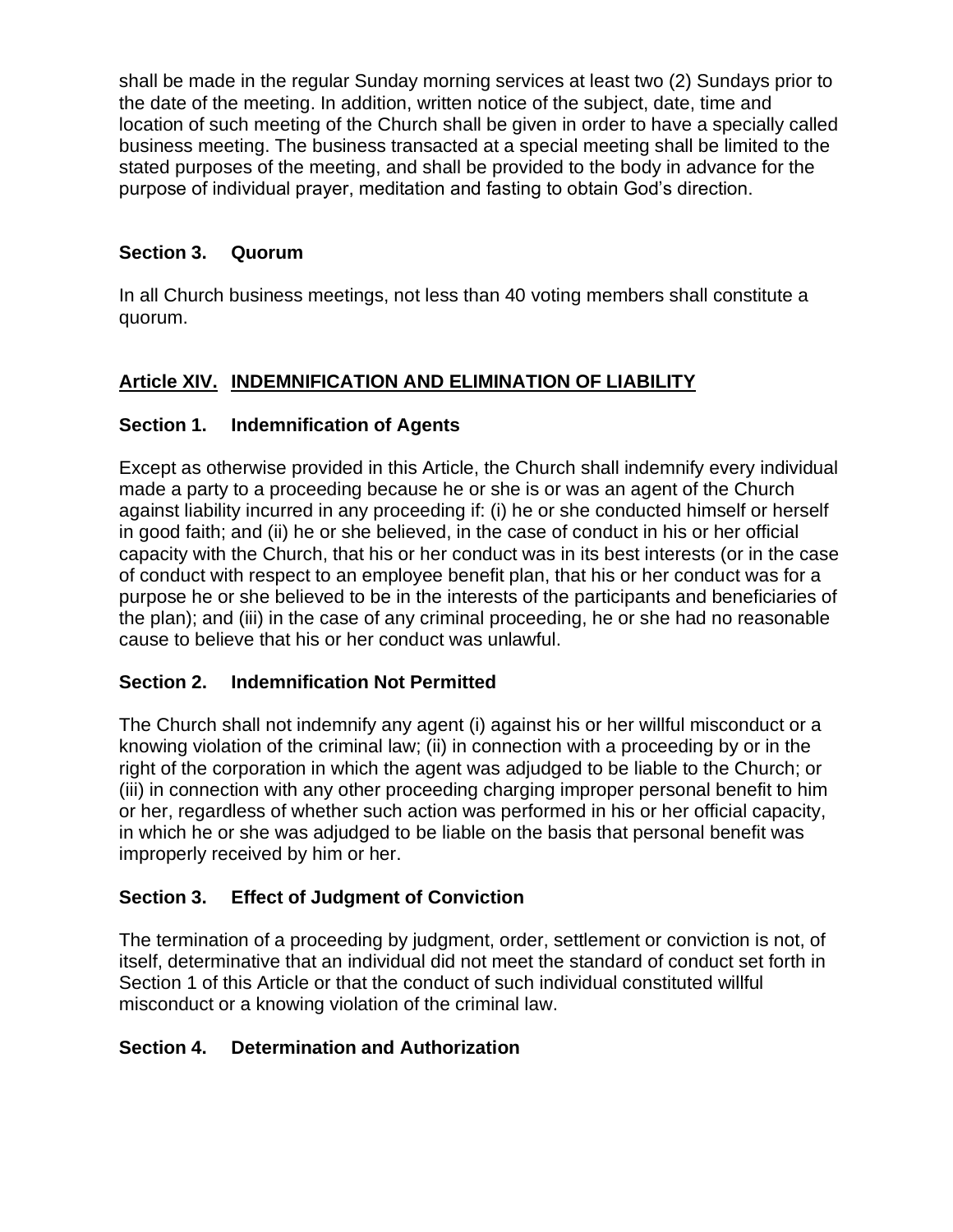Unless ordered by a court of competent jurisdiction, any indemnification under Section 1 of this Article shall be made by the Church only as authorized in the specific case upon a determination (as provided for below) that indemnification of the individual is permissible in the circumstances because: (i) he or she met the standards of conduct set forth in these Bylaws and any future amendments; and (ii) the conduct of such individual did not constitute willful misconduct or a knowing violation of the criminal law.

(A) Such determination shall be made by the Board of Directors by a majority vote of a quorum consisting of the Directors not at the time parties to the proceeding.

(B) Authorization of indemnification, evaluation as to reasonableness of expenses, and determination and authorization of advancements for expenses shall be made in the same manner as the determination that indemnification is permissible.

# **Section 5. Advance for Expenses**

The Church may pay for or reimburse the reasonable expenses (including but not limited to reasonable attorneys' fees) incurred by any individual who is a party to a proceeding in advance of final disposition of the proceeding if: (i) he or she furnishes the Church a written statement of his or her good faith belief that he or she met the standard of conduct described in Section 1 of this Article and a written undertaking, executed personally or on his or her behalf, to repay the advance if it is ultimately determined that indemnification of such individual in the specific case is not permissible; and (ii) a determination is made that the facts then known to those making the determination would not preclude indemnification under this Article. An undertaking furnished to the Church in accordance with the provisions of this Section shall be an unlimited general obligation of the individual furnishing the same but need not be secured and may be accepted by the Church without reference to financial ability to make repayment.

## **Section 6. Provisions not Exclusive**

As authorized by the Virginia Non-Stock Corporation Act, the provisions of this Article are in addition to and not in limitation of the specific powers of a church to indemnify agents set forth therein. If any provision of this Article shall be adjudicated invalid or unenforceable by a court of competent jurisdiction, such adjudication shall not be deemed to invalidate or otherwise effect any other provision hereof or any power of indemnity which the Church may have under the Virginia Non-Stock Corporation Act or other laws of the Commonwealth of Virginia.

# **Article XV. DISSOLUTION AND WINDING DOWN**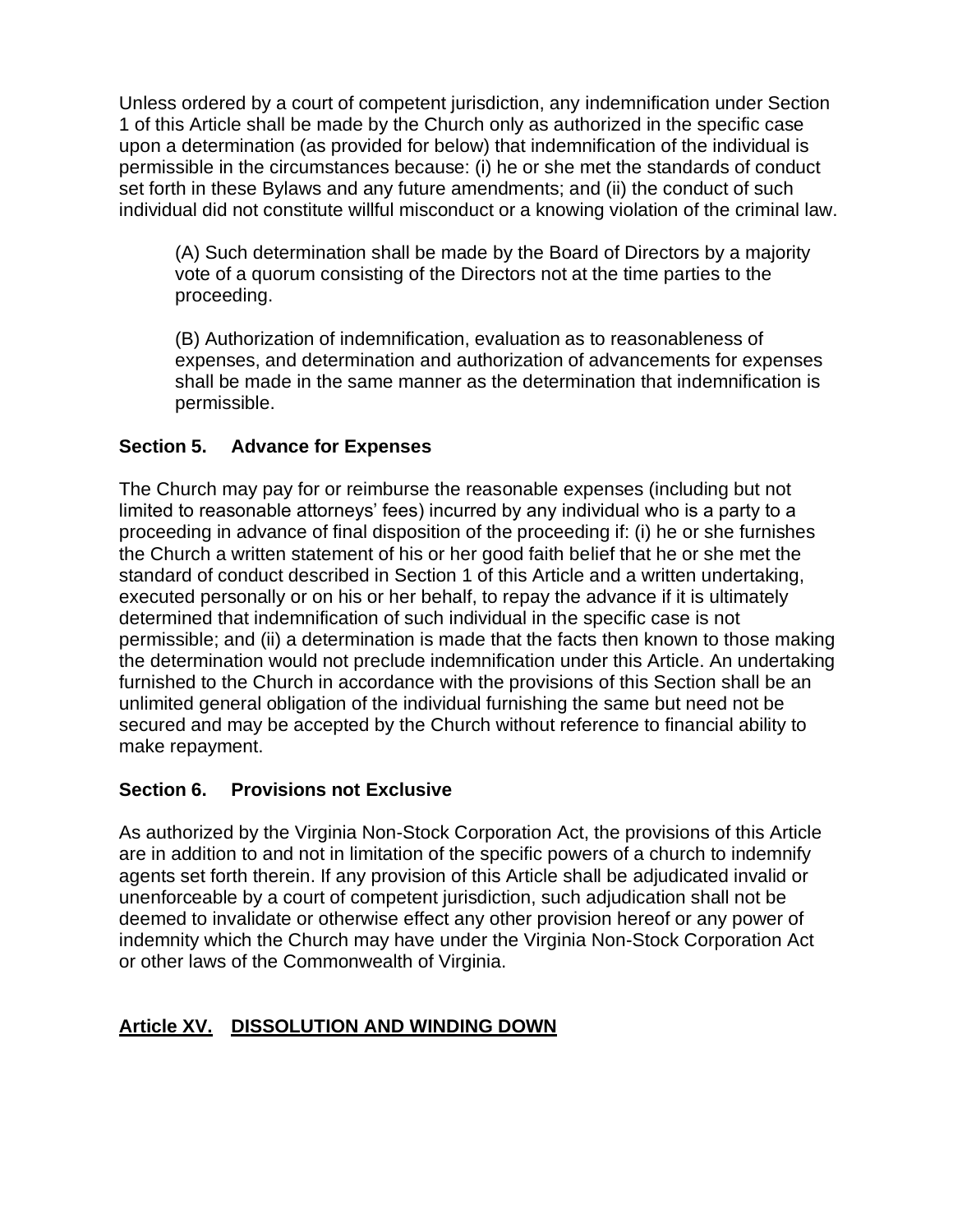## **Section 1. Dissolution**

A resolution for dissolution of the corporation shall be initiated by a two-thirds (2/3) vote of the Board of Directors. The Church membership must be given at least thirty (30) days advance notice to vote on a resolution for dissolution. Dissolution of the corporation shall only be authorized if the called meeting has a quorum and at least two-thirds (2/3) of the members at the meeting vote in favor of the dissolution.

## **Section 2. Winding Down**

In the event of dissolution of the Church corporation, the proceeds and assets shall be transferred to Swift Creek Baptist Church as if the Church were never incorporated. In that event, the Church may select Trustees to hold title to land and the Church real property should be transferred to the Trustees.

If upon dissolution of the Church corporation Swift Creek Baptist Church ceases to exist as an unincorporated entity, then the proceeds shall be used for a non-profit organization chosen by the membership by a majority vote that meets the requirements of the Internal Revenue Code § 501(c)(3).

## **Article XVI. AMENDMENTS**

These Bylaws may be amended or repealed at a regular or specially called business meeting in the following manner:

- A. An amendment must be proposed by a two-thirds (2/3) majority vote of the Board of Directors;
- B. The proposed amendment(s) must be made available to Church members at least thirty (30) days before the business meeting at which ratification will be sought;
- C. If ratification of the amendment will be sought at a specially called business meeting, then the Church members must be provided the date of such meeting at least thirty (30) days in advance; and
- D. The amendment must be ratified by a three-fourths (3/4) majority vote of the voting Church members in attendance with a quorum of at least 40 active Church members present.

I, the undersigned Clerk of Swift Creek Baptist Church, do hereby certify that the above Constitution and Bylaws were adopted on June 28, 2015 by the members at a duly called meeting and that this Constitution and Bylaws are current and in operation as of